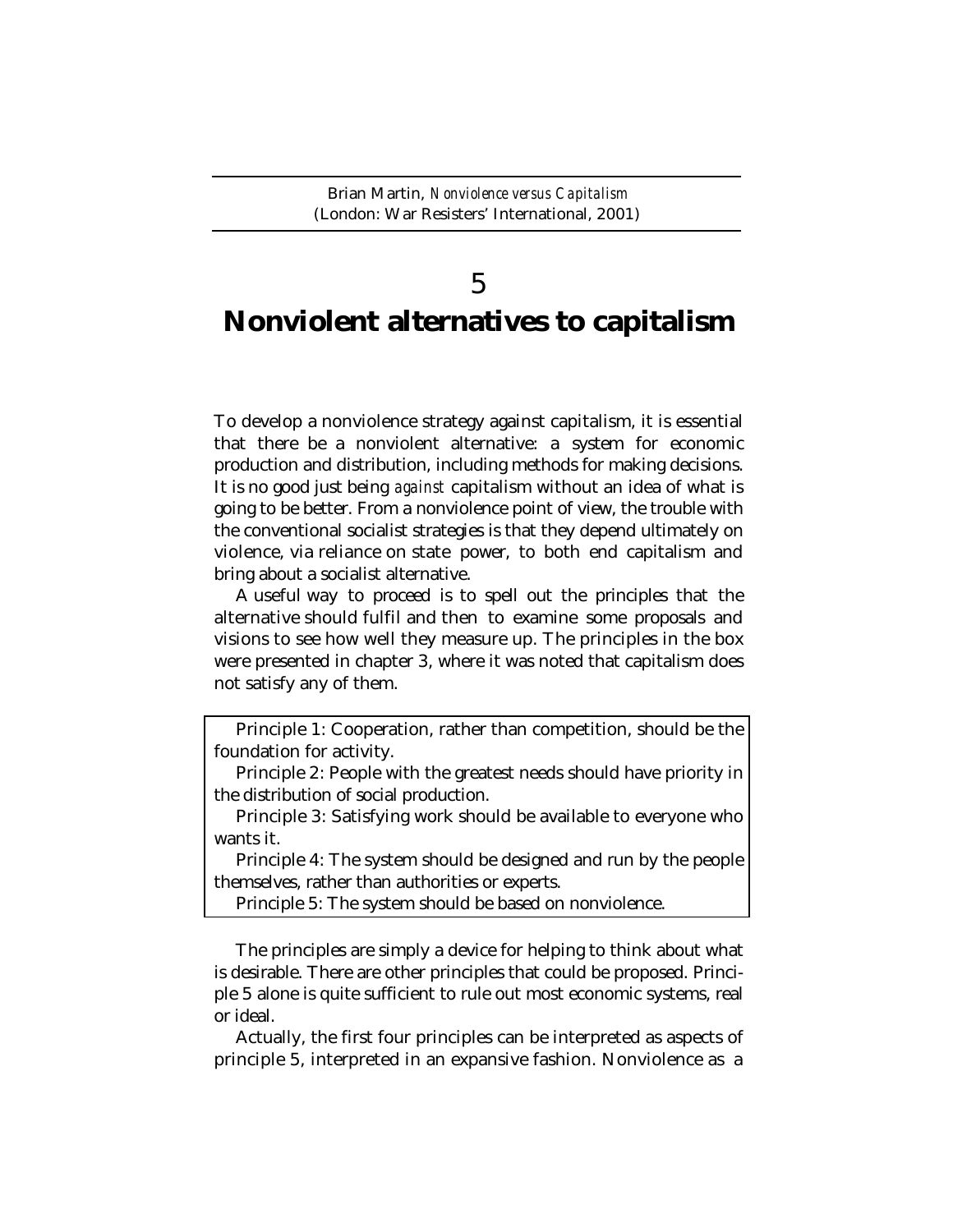tool for social struggle allows maximum participation, and therefore any system that is run by a few people is open to nonviolent challenge. The logical outcome of a process of nonviolent struggle over system design is a participatory system, which is in essence principle 4. If the system is participatively designed, then opportunity for satisfying work (principle 3) is almost certain to be built in, since satisfying work is something widely recognised as worthwhile. Serving those in need is an integral part of the nonviolence constructive programme, thus leading to principle 2. Finally, nonviolent action is a method for engaging in dialogue and seeking a common truth, which in essence is a process built around fostering cooperation rather than one person or group beating another.

To illustrate nonviolent alternatives to capitalism, in this chapter four models are examined: sarvodaya, anarchism, voluntaryism and demarchy. Each of these satisfies most or all of the principles, but they are different in a number of respects. In the following, each alternative is briefly described and assessed in relation to the principles, with some additional comments about background, strengths, weaknesses and implications for strategy.

## **Sarvodaya**

The Gandhian ideal of village democracy and economic self-reliance, going under the name sarvodaya, is a fundamental rejection of capitalist economics.<sup>1</sup> Gandhi described it as follows:

Independence must begin at the bottom. Thus every village will be a republic or panchayat having full powers. It follows, therefore, that every village has to be self-sustained and capable of managing its affairs even to the extent of defending itself against the whole world. This does not exclude dependence on and willing help from neighbours or from the world. It will be free and voluntary play of mutual forces. Such a society is necessarily highly cultured, in which every man and woman knows what he or she wants, and, what is more, knows that no one should want anything that others cannot have with equal labour. In this structure composed of innumerable villages, there will be ever-widening, never-ascending circles. Life will not be a pyramid with the apex sustained by the bottom. But it will be an oceanic circle whose centre will be the individual always ready to perish for the village, the latter ready to perish for the circle of villages, till at last the whole becomes one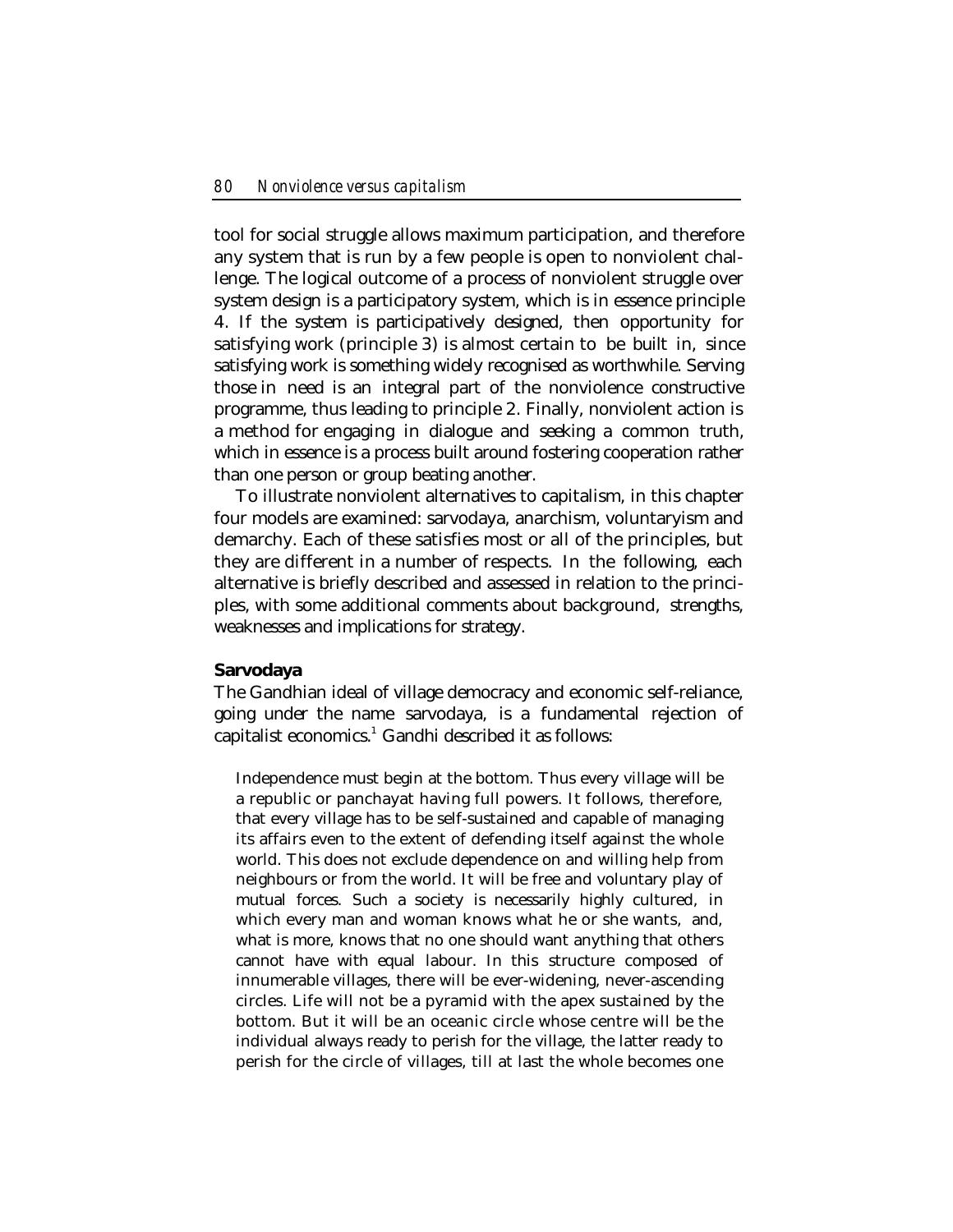life composed of individuals, never aggressive in their arrogance but ever humble, sharing the majesty of the oceanic circle of which they are integral parts. In this, there is no room for machines that would displace human labour and concentrate power in a few hands. Labour has its unique place in a cultural human family. Every machine that helps every individual has a place.<sup>2</sup>

In sarvodaya, ethics and economics are intertwined. The aim is an improved quality of life, and this means that increasing the material standard of living should not be at the expense of social and spiritual values.

There are a number of key concepts underlying sarvodaya: swadeshi, bread labour, non-possession, trusteeship, non-exploitation and equality.<sup>3</sup> Swadeshi, which can be thought of as self-reliance, can be interpreted narrowly as self-sufficiency or more broadly as the ability of a community to support itself without undue dependence on others. This rules out domination of economic life by governments or large corporations.

Bread labour is the participation by individuals in work to produce the necessities of life. It is analogous to self-reliance but at the individual rather than collective level. Work is seen as a positive activity, rather than something to be avoided or minimised.

The idea of non-possession is that one should possess only those things that one needs (as distinguished from what one might *want*), and nothing else. This of course rules out capitalist ownership. Nonpossession is compatible with the principle of "from each according to their ability, to each according to their need."

The principle of trusteeship is that those who use resources look after them for the benefit of the community. This includes both material resources, such as land and tools, and people's abilities. People who possess natural talents should consider them as community resources rather than private possessions.

Non-exploitation means not taking advantage of others. Equality can be interpreted in a limited fashion as equality of opportunity or more deeply as a process by which all community resources are used to help each person achieve the greatest possible quality of life. This is compatible with diversity but implies that those with greatest needs will have a greater claim on community resources.

In sarvodaya, people are educated for social consciousness, namely to ensure that they are aware of wider obligations and connections,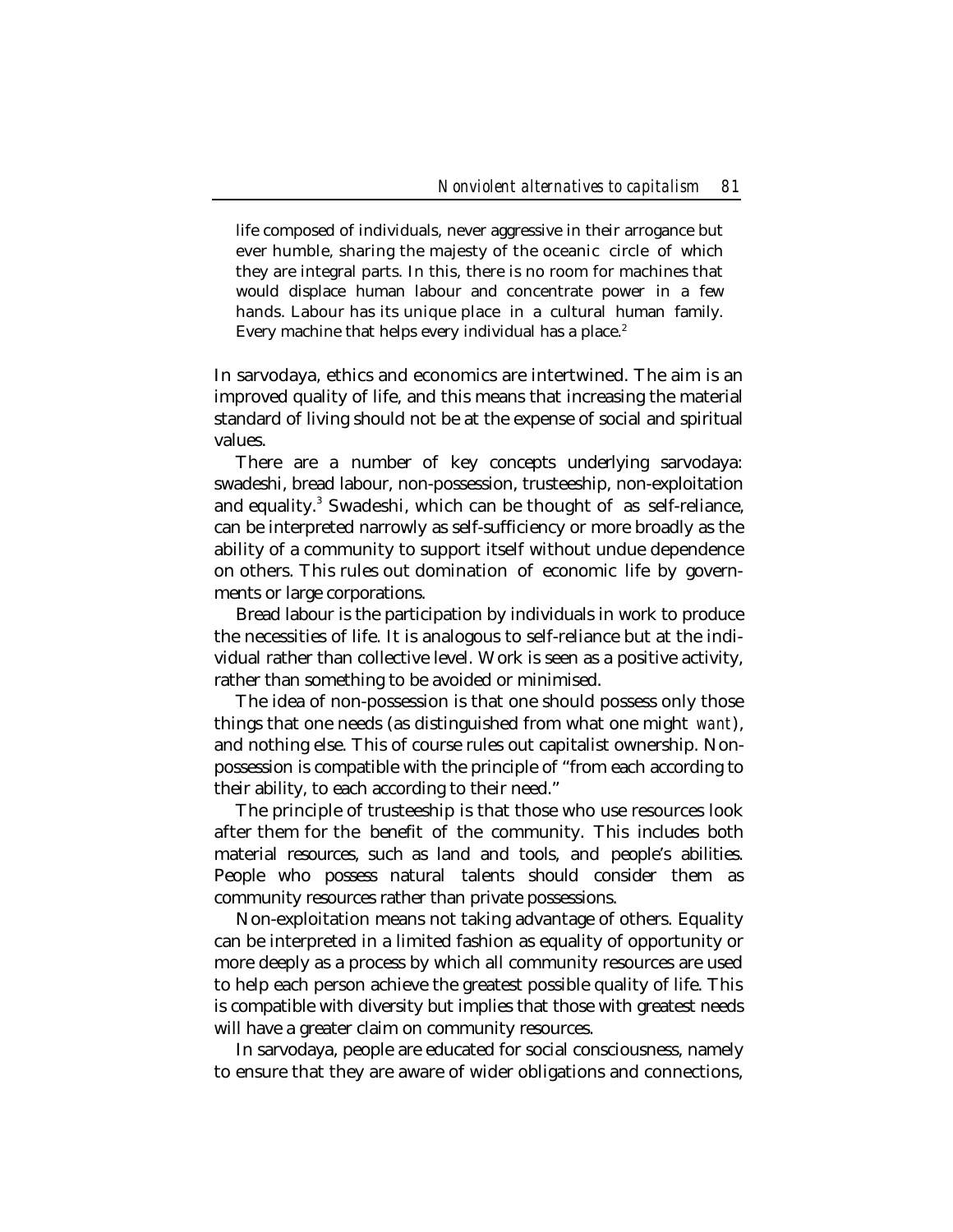and see themselves as part of and serving something greater. Discrimination is eliminated. At a political level, the basic organising principle is self-rule at the village level. Technology is chosen so that it maintains the principles of the system, including equality and useful work.

*Principle 1: cooperation.* Sarvodaya is based on cooperation rather than conflict. The key to getting things done is commitment, which is built through community solidarity and education.

*Principle 2: serving those in need.* This principle is at the core of sarvodaya: its fundamental requirement is to eliminate discrimination and serve those with greatest need. The use of trusteeship is intended to prevent private wants taking precedence.

*Principle 3: satisfying work.* Bread labour, namely everyone working to produce the necessities of life, has the potential of being satisfying to nearly all. However, there are other types of work that can be satisfying, such as brain surgery and computer programming (though these can also be soul-destroying if done just to make a living). These are not bread labour, so how do they fit into sarvodaya? It is not clear whether sarvodaya can be made compatible with the elaborate division of labour (that is, occupational specialisation) common in industrialised countries.

Some types of work can be satisfying to the individual but may be the basis for inequality or serving only those who are better off. Sarvodaya would need to have mechanisms to limit such work or, alternatively, to ensure that special privileges did not accrue to those doing such work.

*Principle 4: participation.* Being organised at a village level, sarvodaya is participatory and self-managing. There is direct democracy at the village level, with federations of villages up to the level of the state. Exactly how decisions would be made at the higher levels is not fully specified.

*Principle 5: nonviolence.* The essence of sarvodaya is commitment to nonviolence as a way of life and as a method of social change.

One possible clash with the principles could arise from the role of the state, which is basically a federation of village democracies. In some models of sarvodaya, the state owns heavy industry as well as all other property that is directly used under trusteeship. The state is not supposed to interfere with society. But what about the individuals with responsibility for operations at the level of the state, for example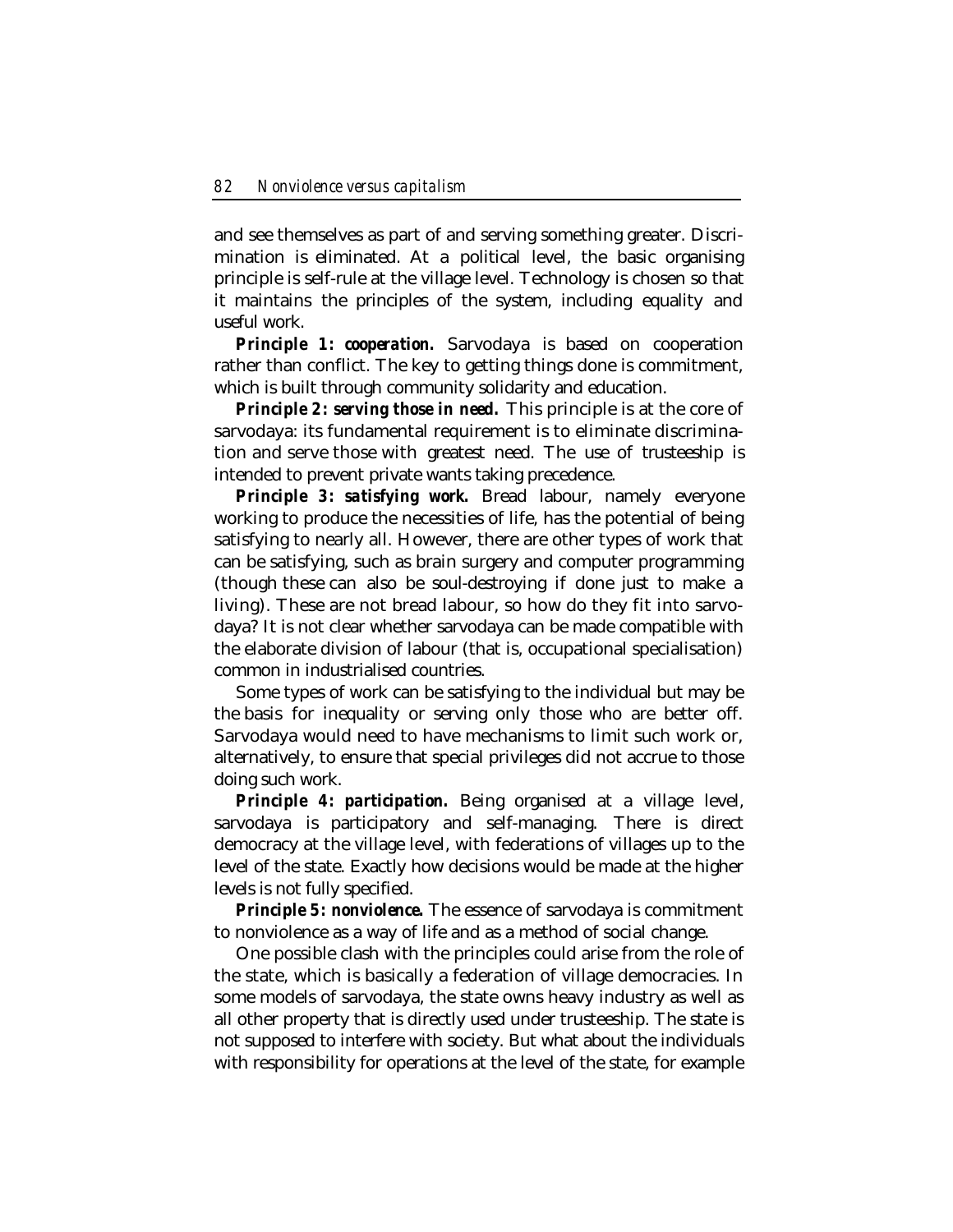heavy industry? Is there not a possibility that the greater power at the state level could be corrupting, and used to increase the power and wealth of officials? Since the state in current-day societies is built around violence, namely the military and police, the way in which a sarvodaya state would operate needs careful attention to ensure that a different dynamic is possible. Alternatively, sarvodaya might be reformulated without any state at all.

Sarvodaya has been the focus of considerable organising in India and Sri Lanka since the 1950s.<sup>4</sup> Sarvodaya adherents have gone into villages and worked at fostering self-reliance through practical means such as constructing housing and schools, installing energy systems and instituting soil conservation measures. These practical measures also serve to awaken individuals and groups to their own potentials for compassion, sharing and cooperative endeavour or, in other words, personal development and community building. Organisations and networks in what can be called the sarvodaya movement have supported such village work by recruiting volunteers, providing training and evaluating progress.

In spite of the enormous grassroots effort that has gone into promoting sarvodaya, the main path of development in India and Sri Lanka has been capitalist, to a large extent due to efforts by leading politicians. In India, national leaders have given lip service to Gandhian ideals but in practice given virtually no support to Gandhi's vision of village democracy and self-reliance. This gives added weight to the reservation about the role of a sarvodaya state: the state, being a location of centralised power, is unlikely to provide much genuine support for a decentralised economic structure.

Outside India and Sri Lanka, sarvodaya is largely unknown. In developed countries, the principle of serving those with greatest need clashes with negative or hostile attitudes towards the poor and homeless, though serving the needy is not an enormous leap from familiar traditions of welfare, charity and mutual help. The idea of village democracy would require adaptation to be relevant to urban and suburban living, but it is not so far from notions of participatory democracy and experiences of community organising. However, sarvodaya's commitment to bread labour is so alien as to be almost incomprehensible. Occupational specialisation is so elaborate in capitalist economies that bread labour appears only possible in some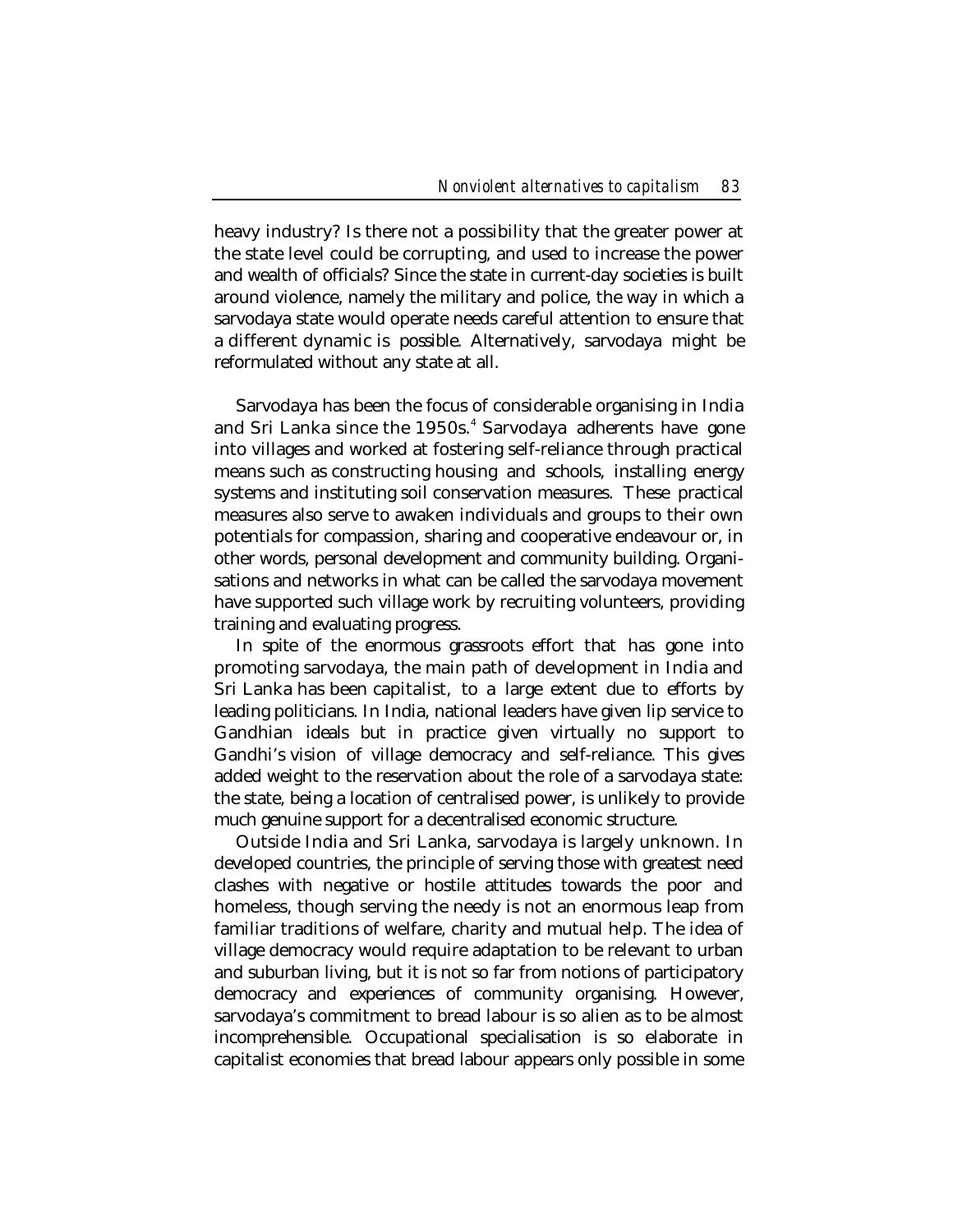reversion to an agricultural society. Therefore this component would need some revamping to be relevant to a society with a high division of labour.

As a vision for an alternative, the possibility that sarvodaya might include a state can cause some difficulty. Although a sarvodaya state, namely the culmination of village democracies, is supposed to be very different from a capitalist state, nevertheless the concept gives more credibility to existing states than a model of stateless sarvodaya.

The greatest strength of sarvodaya as both a vision and a strategy for change is its total challenge to capitalist assumptions of inequality, competition, consumerism and alienating work. To raise sarvodaya as an alternative is to question the fundamentals of capitalism. Sarvodaya as a strategy for change has the advantage of being modular: local initiatives can be taken wherever possible, immediately, without waiting for wider changes.

Several of sarvodaya's strengths are also its weaknesses. Because it is such a contrast to capitalism, it seems totally impractical in an industrial or postindustrial society. The method of local development is fine, but in itself contains no strategy for challenging the foundations of capitalism, namely the synergy of state power and corporate bureaucracy, including the influence of consumer goods, advertising and wage labour.

#### **Anarchism**

As a political philosophy and strategy for change, anarchism dates back to the 1800s, when in European socialist circles it was the major contender with Marxism. Whereas Marxism is primarily a critique of capitalism, anarchism is principally a critique of the state.<sup>5</sup>

While many anarchists still consider the state the main source of oppression, there has been a gradual broadening of concern among anarchists, so that anarchism has become a general critique of domination, including in its ambit the state, capitalism, patriarchy and domination of nature, among others. Given that many activists have taken on board feminist, antiracist, environmental and other causes, what continues to distinguish anarchist analysis is attention to problems with state power.

The anarchist alternative to the state can be called self-management which, contrary to the name, means direct collective control over decisions, typically at the level of workplaces and local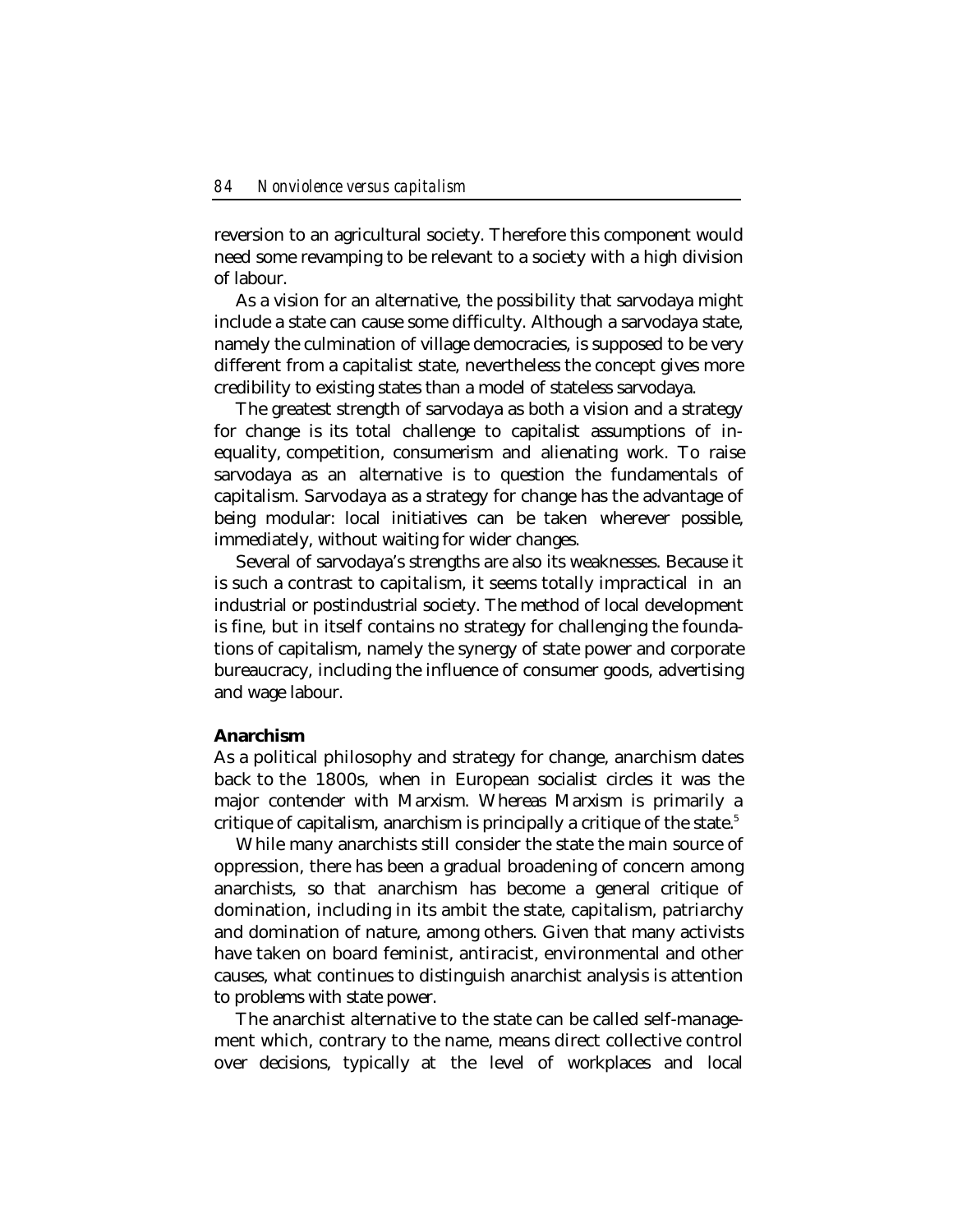communities. Rather than someone else having decision-making power—elected representatives, bosses, experts—groups of people have this power themselves. In workplaces, self-management means workers directly making decisions about what is produced, how the work is done and who does what. This is also called workers' control.<sup>6</sup>

The word anarchy is commonly used in everyday speech and the media to mean chaos. In contrast, anarchy to anarchists means a society based on principles of freedom, equality and participation, without government or domination. Far from chaotic, it would be very well organised indeed—organised by the people in it.

Concerning capitalism, anarchism does not have its own separate analysis, but pretty much adopts the Marxist critique. Furthermore, anarchism shares Marxism's ultimate goal, "communism" in its original sense of a classless society, without a state. Where anarchism dramatically departs from Marxism is in how to achieve a classless society. Since anarchists see the state as a central source of domination, they completely oppose the revolutionary capture of state power by vanguard parties—this is the core of the historical antagonism between Marxists and anarchists—and also reject socialist electoral strategies. Instead, anarchists favour self-management as the means as well as the goal: workers and communities should take control over decisions that affect their lives. In either a gradual expansion or a rapid, revolutionary upsurge in self-management, the existing sources of state and capitalist domination would be superseded. Thus anarchists, like Gandhians, believe that the means should reflect the ends.

How an anarchist economic system would operate has not been given a lot of detailed attention, partly because it is assumed that the system would be set up by those participating in it rather than according to a theorist's blueprint. One general vision is of free distribution.<sup>7</sup> Self-managed enterprises would produce goods for community needs. These goods would be available to anyone who needs them, without any system of monetary exchange. In order to coordinate production, enterprises would share information. For making higher-level decisions on all issues, the organising principle would be the federation. Each self-managing group would send one or more elected delegates to a delegate body which would make recommendations for the groups to consider. Delegates are bound by their groups' decisions and can be recalled at any time, unlike repre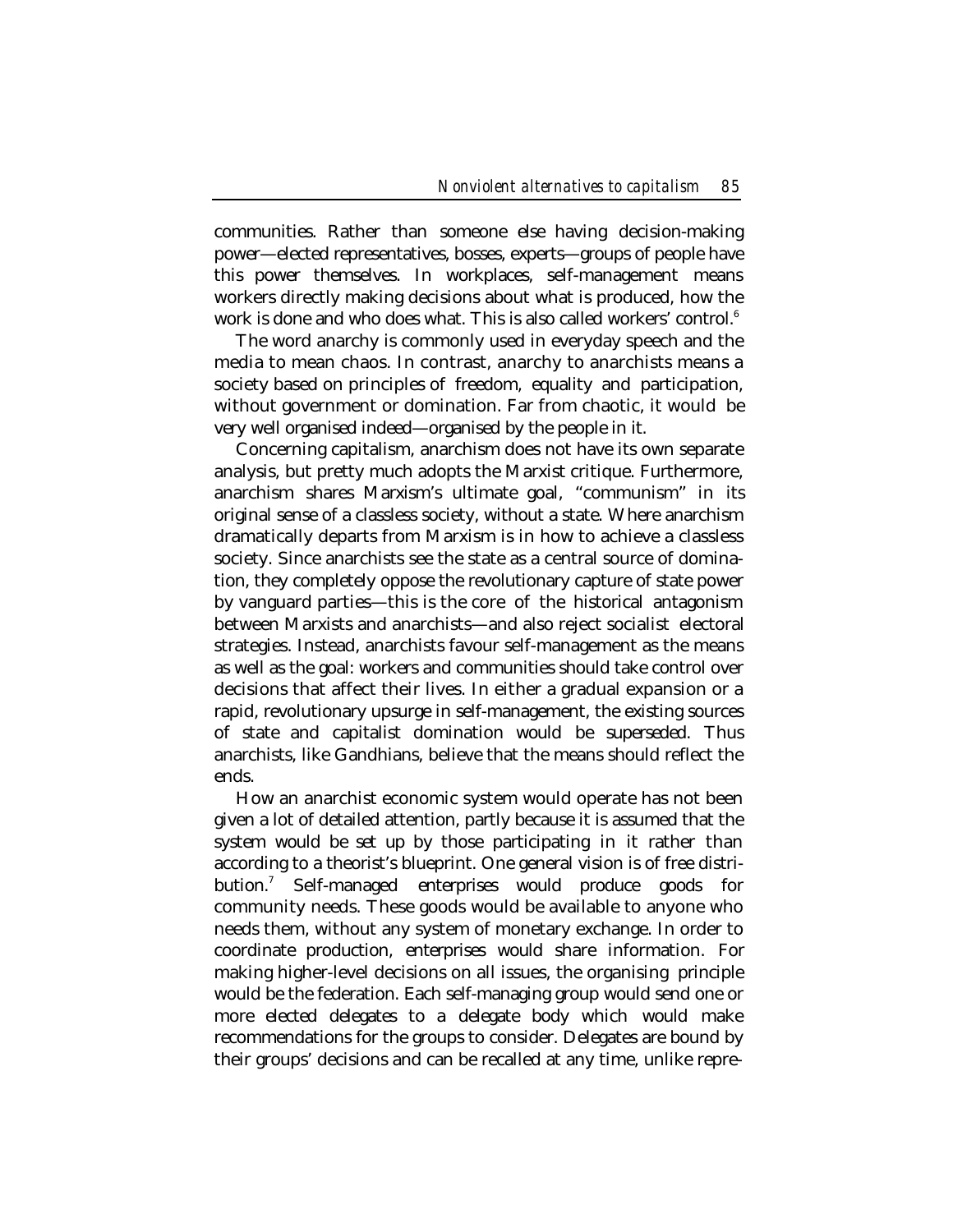sentatives who are able to follow their own whims whatever the electorate prefers. The federation structure can have many layers, with delegates from delegate bodies meeting together and so forth. Delegate bodies would not have the power to make binding decisions. The function of federation is coordination, not rule.

It is now possible to consider anarchism according to the five principles of nonviolent economics.

*Principle 1: cooperation.* With the system of self-management, decisions are made collectively in a participatory fashion. While there can be disagreements and disputes, the basis for economic decision making is cooperation rather than competition.

**Principle 2: serving those in need.** The system of free distribution is designed to provide for human needs, in accordance with Marx's principle of "From each according to their abilities, to each according to their needs" (a principle rejected in actual socialist economies in favour of economic reward according to contributions). Unlike sarvodaya, anarchism does not make serving those in need a central moral principle. Instead, satisfying needs is treated more as a pragmatic issue, namely as a sensible goal that ought to be built into the way the economic system works.

*Principle 3: satisfying work.* Through self-management, work is organised by the workers. This means that the way work is done can be designed to provide work satisfaction, though of course efficiency and production for human needs are also vital considerations. Work satisfaction might be promoted through job rotation, multiskilling, automation of unpleasant tasks, designing of production systems to offer individual challenge and group interaction, and designing of tasks around individuals' specific needs, abilities and capacities for learning.

*Principle 4: participation.* Self-management is a system for direct participation by people in decisions that affect their lives. Participation at higher levels is through delegates and federations, and here there may be difficulties. Although delegates are supposed to have no independent power, and delegates can be changed at any time by the groups that selected them, in practice delegates may gain considerable power. A group is likely to pick more articulate and knowledgeable individuals to be delegates and, with their experience on federated bodies, they are likely to become harder to replace. Further up the federative structure, accountability is more attenuated. Participation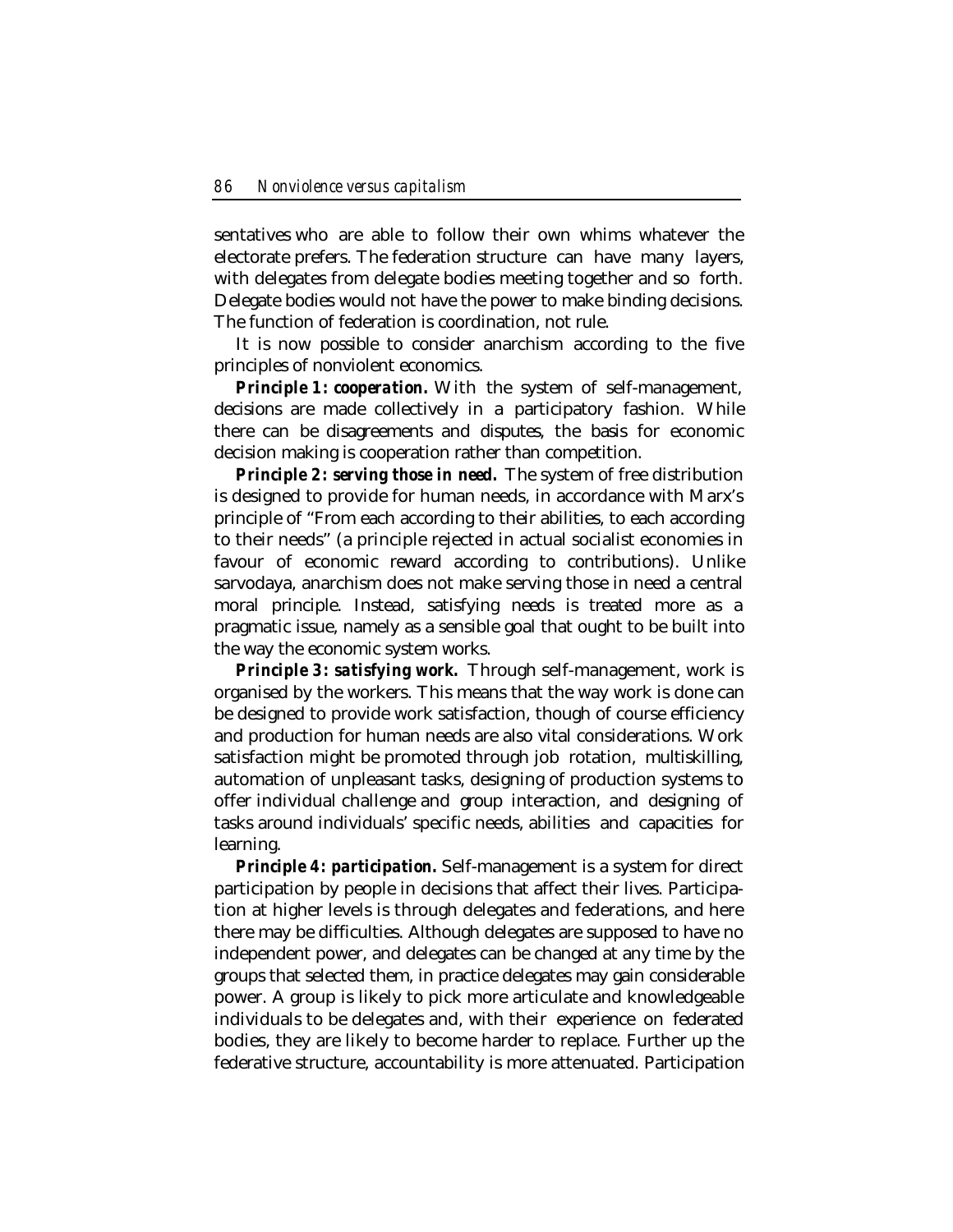is thus strongest at the group level and more problematical at upper federated levels.

*Principle 5: nonviolence.* There have long been two strands within anarchism, those supporting only nonviolent methods and those believing that some armed struggle by the people will be necessary. The nonviolent strand dates back to pacifist anarchists such as Leo Tolstoy, who was an early inspiration for Gandhi. Those anarchists who accept a role for people's violence usually see this occurring only in defence of revolutionary changes against the violence of the state. The idea of an armed vanguard seeking to capture state power is alien to anarchism, since it opposes the state.

A popular conception of the anarchist is of a terrorist who practises "propaganda of the deed" as a means of sowing chaos. This is very far from most anarchist thinking and practice. There are some individuals who have undertaken assassinations and bombings and called themselves anarchists, but usually they have little connection with anarchist groups and are rejected by most anarchists. Nevertheless, anarchism has been tarred with a violent image, which is convenient to and has been fostered by its opponents on both the right and left.

Suffice it to say that only the nonviolent strand of anarchism is fully compatible with the principle of nonviolence. But violence is not central for even those anarchists who believe armed struggle will be necessary in a transition to self-management. In the usual anarchist model of economics, there is no state, no standing army and no system of private property.<sup>8</sup>

Anarchism was a considerable force in the international socialist movement prior to World War I. It reached its most dramatic expression in Spain, where it was behind the 1936 revolution but within a few years was crushed by the fascist armies led by Franco on the one hand and by the communists in the republican movement on the other. A type of spontaneous anarchism is apparent in many revolutionary situations, such as the Paris Commune of 1871, the early stages of the Russian Revolution in 1917-1918, Germany 1918- 1919, Hungary 1956, France 1968 and Chile 1970-1971. In such cases, workers and communities organise themselves to run society, without a government.<sup>9</sup>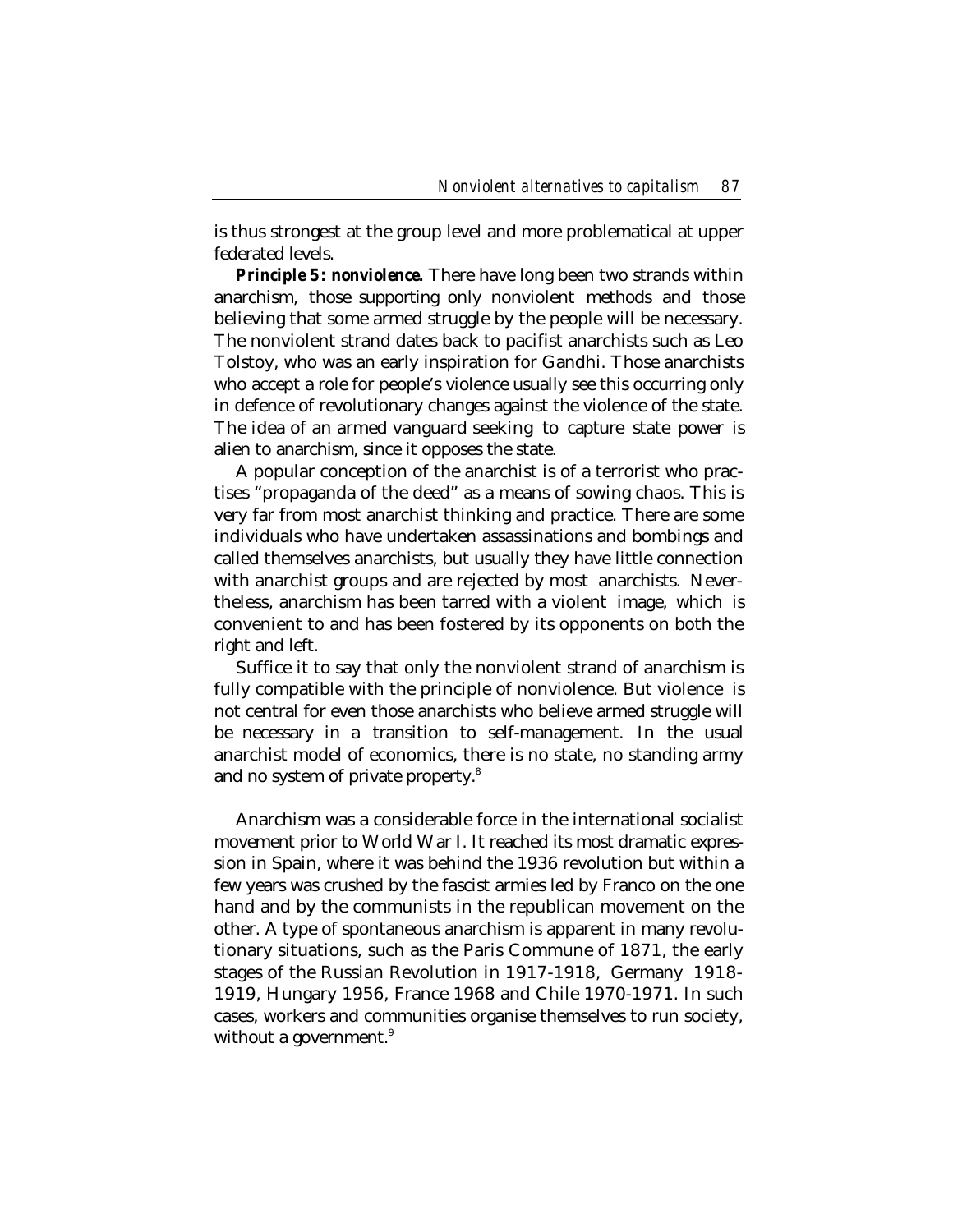Another side to anarchist action is cooperatives, which are enterprises in which the workers manage everything without bosses. There are food cooperatives, media cooperatives and manufacturing cooperatives.<sup>10</sup> Cooperatives could be considered to be a feature of a Gandhian constructive programme. They are an attempt to "live the alternative" or, in other words, to use means for social change that contain within them elements of the sought-after goal.

For all their strengths, cooperatives have seldom been able to provide much of a challenge to capitalist enterprises. Few cooperatives have the capital or size to compete effectively, and with larger size there is a serious risk of reverting to conventional working arrangements, with a hierarchy developing and workers becoming like employees.

Another economic initiative with links to anarchism occurs when workers take over existing enterprises and run them without bosses. As noted earlier, this often occurs in revolutionary situations, but it can happen at other occasions too, especially when jobs or the entire enterprise are under threat.<sup>11</sup> Such instances of direct action by workers are commonly met by concerted action by government and other companies to put owners and managers back in command. Workers' control is a serious challenge to capitalists and their government allies. It can occur in government enterprises too.

In a wide range of areas, there are initiatives and ongoing activities that can be interpreted as practical manifestations of anarchism.<sup>12</sup> Examples include:

• free schools, in which teachers and students collaborate in learning $^{13}$ ;

• housing constructed by dwellers, often in a community where mutual help is provided<sup>14</sup>;

• citizen control over town planning;

• workers collectively making decisions to get things done at work despite bosses and regulations;

• voluntarily organised children's play;

• informal systems in families and local communities for supportively responding to delinquent or deviant behaviour;

• sharing of information on the Internet.

Although in recent decades there have been many activities and initiatives that are compatible with anarchism, groups that are explicitly anarchist have not been prominent. There are quite a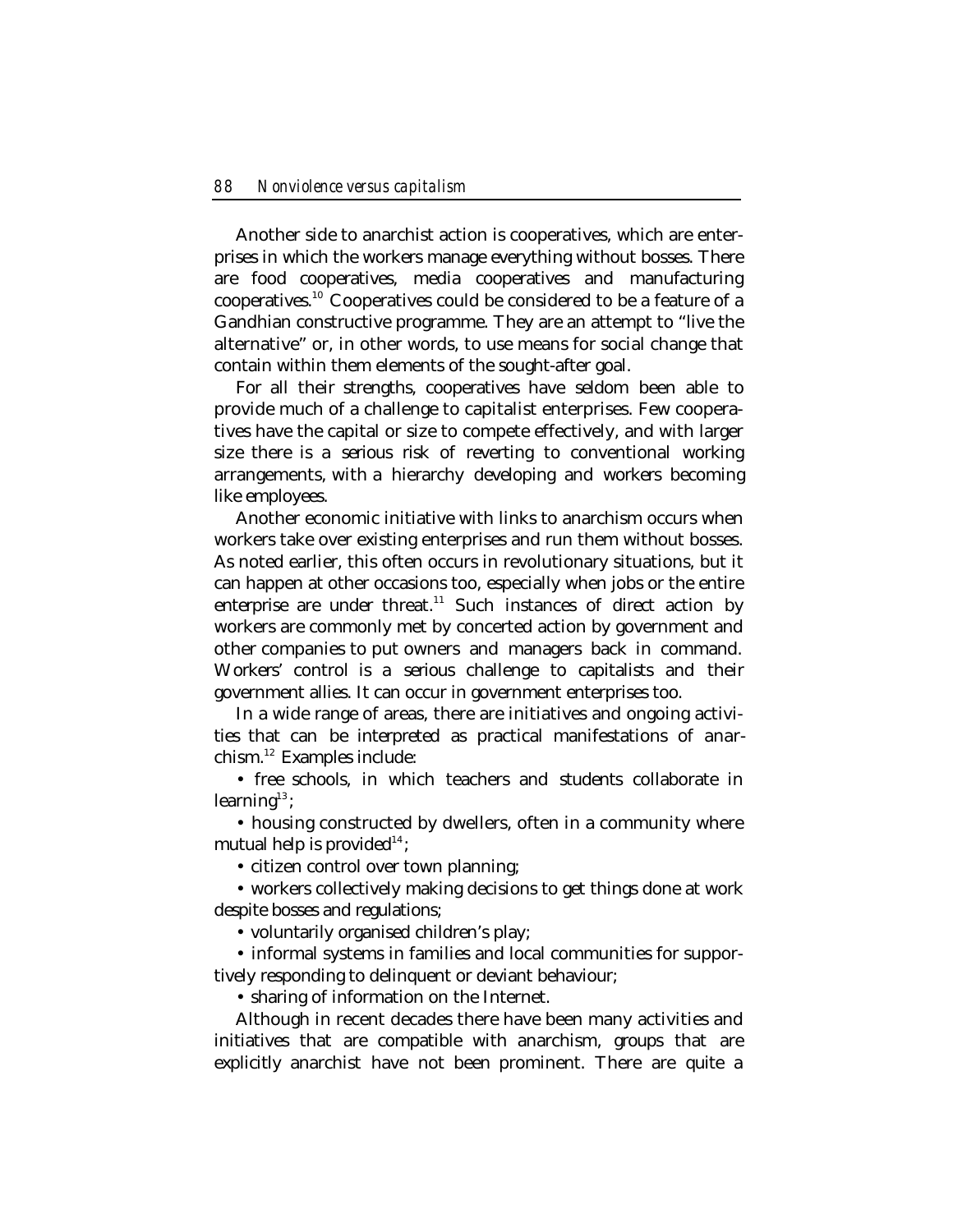number of small groups, newsletters and local activities, but the activity is usually low profile. To complicate the picture, there are many individuals who call themselves anarchists but who have little idea of anarchist theory or practice and mainly use this label because of its antiestablishment connotations.

Although the explicit anarchist movement is not well developed, anarchist sentiments are quite common in social movements, especially the feminist, environmental and nonviolence movements, though members may not describe their beliefs with the anarchist label. They are opposed to systems of rule, whether capitalist, communist or representative, and support instead methods of direct democracy such as consensus. They reject reform solutions of achieving power through individual advancement or parliamentary election, seeing bureaucratic hierarchies as part of the problem. Their aim is to empower individuals and communities rather than to gain power and use that power to "help" others.

This type of anarchist sensibility is widespread. Activists would agree that in many countries it has much more support than do vanguard left parties. This sensibility is seldom due to the direct influence of anarchists or anarchist writings. Rather, it appears to be a response to hierarchical systems of power, reflecting a belief that a more egalitarian society is both possible and desirable.<sup>15</sup>

Anarchism's greatest strengths are its general critique of domination and its alternative of self-management, which is both a means and an end. Although its critique remains focussed on the state, anarchism has broadened its ambit, a process that could easily be continued as new sources of oppression develop or are discovered.

Unlike Marxism and feminism, anarchism has only a small academic following, so anarchist theory has not received all that much attention. In particular, anarchism's critique of capitalism is undeveloped. The lynchpin of anarchist critique is the state, but if the power of multinational corporations is overshadowing that of states, anarchist critique needs updating or augmenting.

Anarchism is built on an assumption of rationality, and much anarchist activity centres around providing information about problems with the state and the advantages of self-management. Yet in a world in which commercial speech and government disinformation are becoming ever more sophisticated, and in which voices of rational critique remain in the margins, anarchism may need some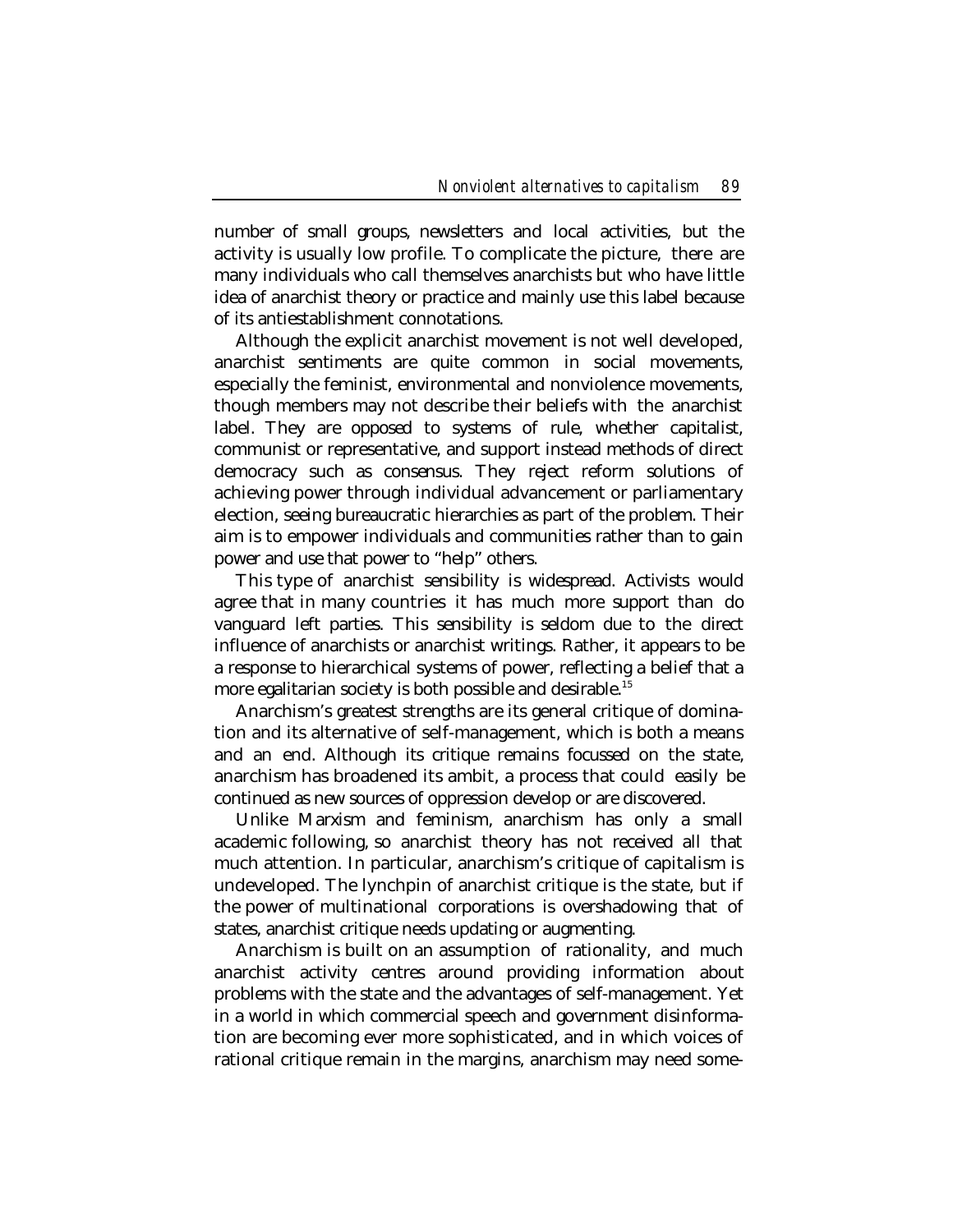thing more than small-scale alternatives and reliance on spontaneous self-management in revolutionary situations.

Nonviolent action provides an ideal complement to anarchist theory and practice. Anarchists have often used nonviolent action but, as noted, many anarchists believe that armed popular struggle may be necessary. By instead seeking an alliance between nonviolence and anarchism, much more progress may be possible.

#### **Voluntaryism**

Imagine a market economy in which all interactions are based on voluntary agreements, and in which there is no state or other agency that can use force to protect property or enforce laws. That is the essence of voluntaryism.

"The Voluntaryists are libertarians who have organized to promote non-political strategies to achieve a free society. We reject electoral politics, in theory and in practice, as incompatible with libertarian principles. Governments must cloak their actions in an aura of moral legitimacy in order to sustain their power, and political methods invariably strengthen that legitimacy. Voluntaryists seek instead to delegitimize the State through education, and we advocate withdrawal of the co-operation and tacit consent on which State power ultimately depends."<sup>16</sup>

Voluntaryism is a spin-off from libertarianism.<sup>17</sup> Libertarians are opposed to government, but then divide into libertarian socialists—who are more or less equivalent to anarchists—and freemarket libertarians. Free-market libertarians oppose government, but most of them see a need for a minimal state whose main role would be to protect private property and run the legal system. Most of the other functions of the state would be dropped, such as running schools, providing welfare, and regulating workplace safety and pollution. All these functions would be handled by the market. For example, enterprises would offer education services and employees injured on the job could sue their employers. Libertarians trust the market to solve many problems, such as unemployment. For example, without minimum wage legislation, some enterprises would find it profitable to provide jobs for most of those presently unemployed. Charity would provide for those few still in need.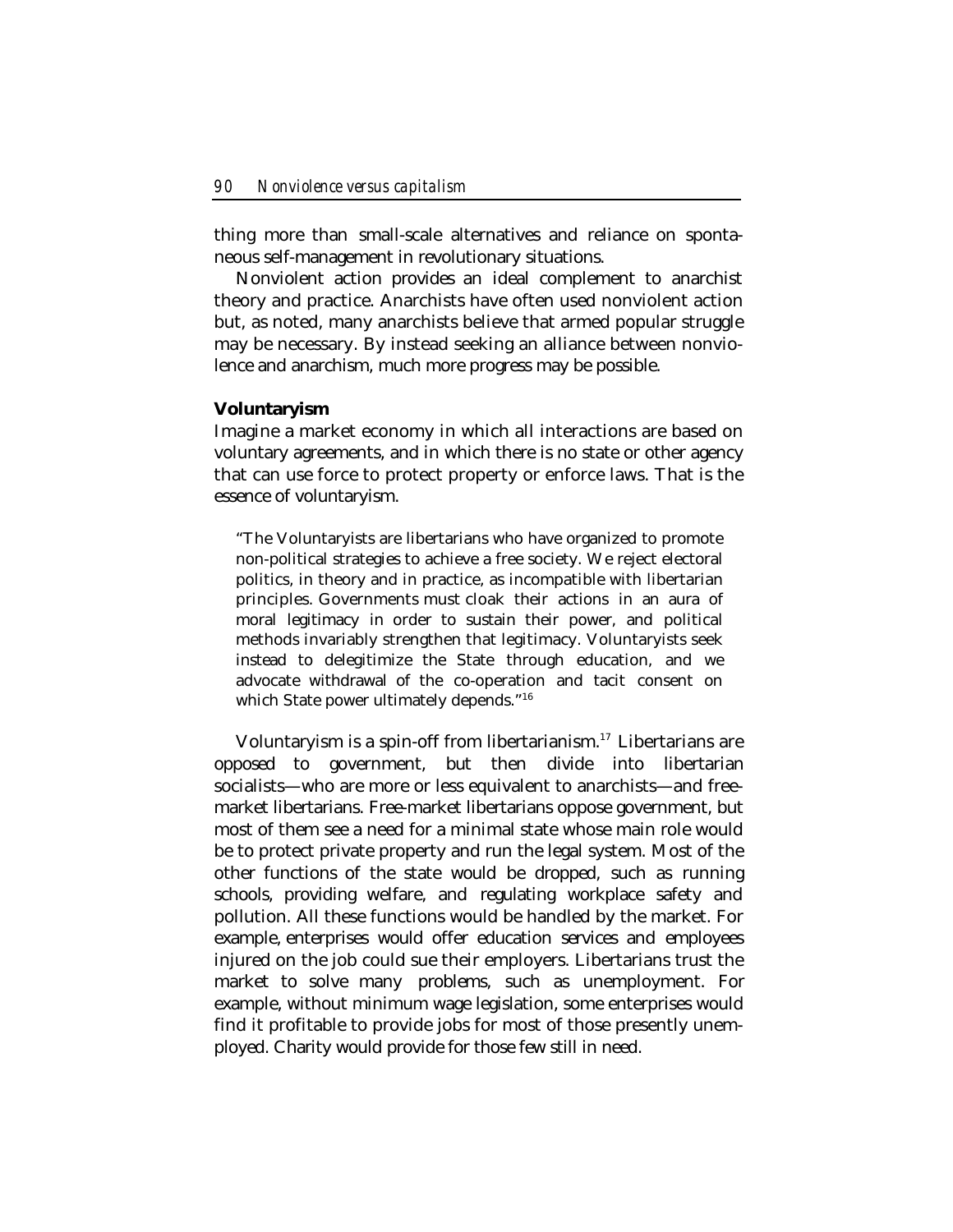Voluntaryists adopt much of this model, but are opposed to the minimal state and the use of force to defend property. Instead, they argue that all economic arrangements should be entered into voluntarily. If one side breaks an agreement, for example by not providing goods promised in exchange for services rendered, then the aggrieved party could respond by not entering into further agreements and by notifying interested parties about the other side's behaviour. Since a bad reputation would have damaging effects in the long term, there would be a strong incentive to keep agreements.

But without the state, and without military forces, what is there to maintain order? The answer for voluntaryists is nonviolent action, for defence against aggression, enforcement of agreements and opposition to oppression. Voluntaryism can be considered to be a combination of a market economy and nonviolent action.

Voluntaryism is highly principled in terms of method. Because it is based on a rejection of the state, voluntaryists reject any method of change that relies on the state, including lobbying or voting. On the other hand, noncooperation with the state, such as refusing to pay taxes, serve on juries or send children to government schools, fits the voluntaryist model perfectly. This is in contrast with the Libertarian Party in the US, in which voting and getting elected are seen as means to gain power with the ultimate end of reducing the scope of the state. In voluntaryism, like sarvodaya and anarchism, the means are compatible with the ends.

*Principle 1: cooperation.* Voluntaryism is based on cooperative arrangements in a competitive economy. If someone else is offering a better deal, then there is an incentive to trade with them.

"People engage in voluntary exchanges because they anticipate improving their lot; the only individuals capable of judging the merits of an exchange are the parties to it. Voluntaryism follows naturally if no one does anything to stop it. The interplay of natural property and exchanges results in a free market price system, which conveys the necessary information needed to make intelligent economic decisions."<sup>18</sup>

*Principle 2: serving those in need.* Voluntaryism does not have a built-in method of serving those most in need. For this, the system relies on voluntary service. However, this is far more likely than in a capitalist economy, since there is no state to monopolise welfare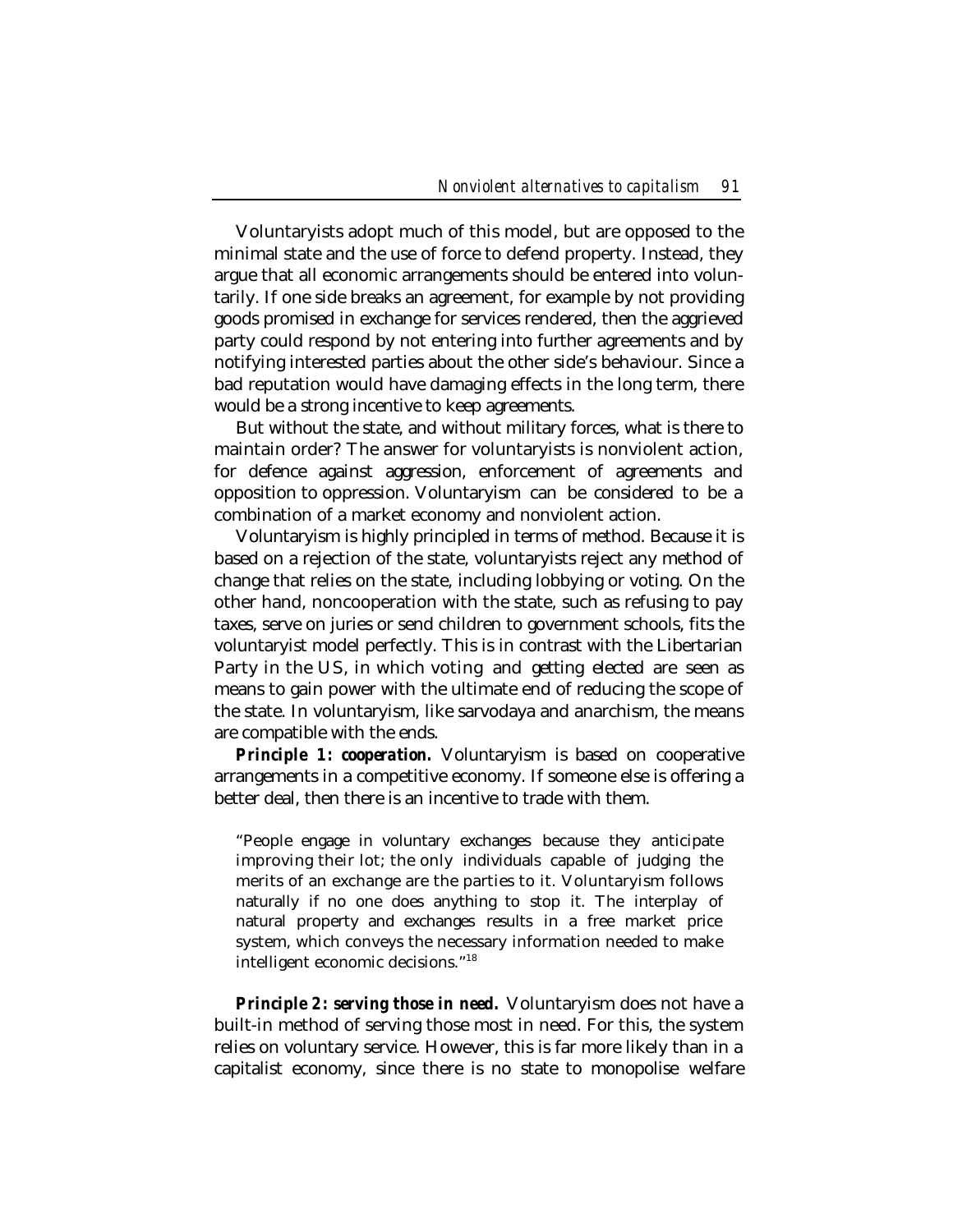provision. The routine use of voluntary agreements and nonviolent action would provide a favourable environment for helping others. Nevertheless, like other market systems, provision for those in need, especially those who have no way of helping themselves, is not a built-in feature of voluntaryism.

*Principle 3: satisfying work.* A voluntarily run market system would create many opportunities for satisfying work, because it would not be run by a few bosses for their own ends. Enterprises, like all activities, would be voluntarily organised, which would encourage cooperatives and other egalitarian structures rather than bureaucratic ones. Hence workers would have a strong influence on the work they did. They could choose to work individually (at least in certain occupations), in a small group or a larger organisation. This means that having satisfying work is a reasonable prospect. However, the market would drive down economic returns in areas where there are excess workers or low productivity, providing an incentive for workers to shift into other areas.

*Principle 4: participation.* Since all economic and other arrangements are voluntary, participation is built in to voluntaryism.

*Principle 5: nonviolence.* Voluntaryism relies on nonviolence in place of the state or any other form of organised violence. Nonviolent action is both a method of settling disputes and for defending communities. Thus nonviolence is both method and goal for voluntaryism.

Libertarianism has its greatest level of support in the US, which may be because that is where belief in the market is strongest. The Libertarian Party candidate has received the third highest number of votes in a number of presidential elections. Voluntaryism, though, is a tiny offshoot of libertarianism and has no organisational presence. Its principal vehicle is the newsletter *The Voluntaryist,* edited by Carl Watner.<sup>19</sup> Currently, then, voluntaryism exists primarily as an idea rather than a movement.

Watner, though, argues that the voluntaryist approach has been the de facto foundation of many productive economic and social activities, such as the evolution of industrial standards, private postal systems and philanthropy.<sup>20</sup> Another example is when corporations settle disputes using an outside arbitrator, independently of any government requirements or mechanisms.<sup>21</sup> This is far cheaper and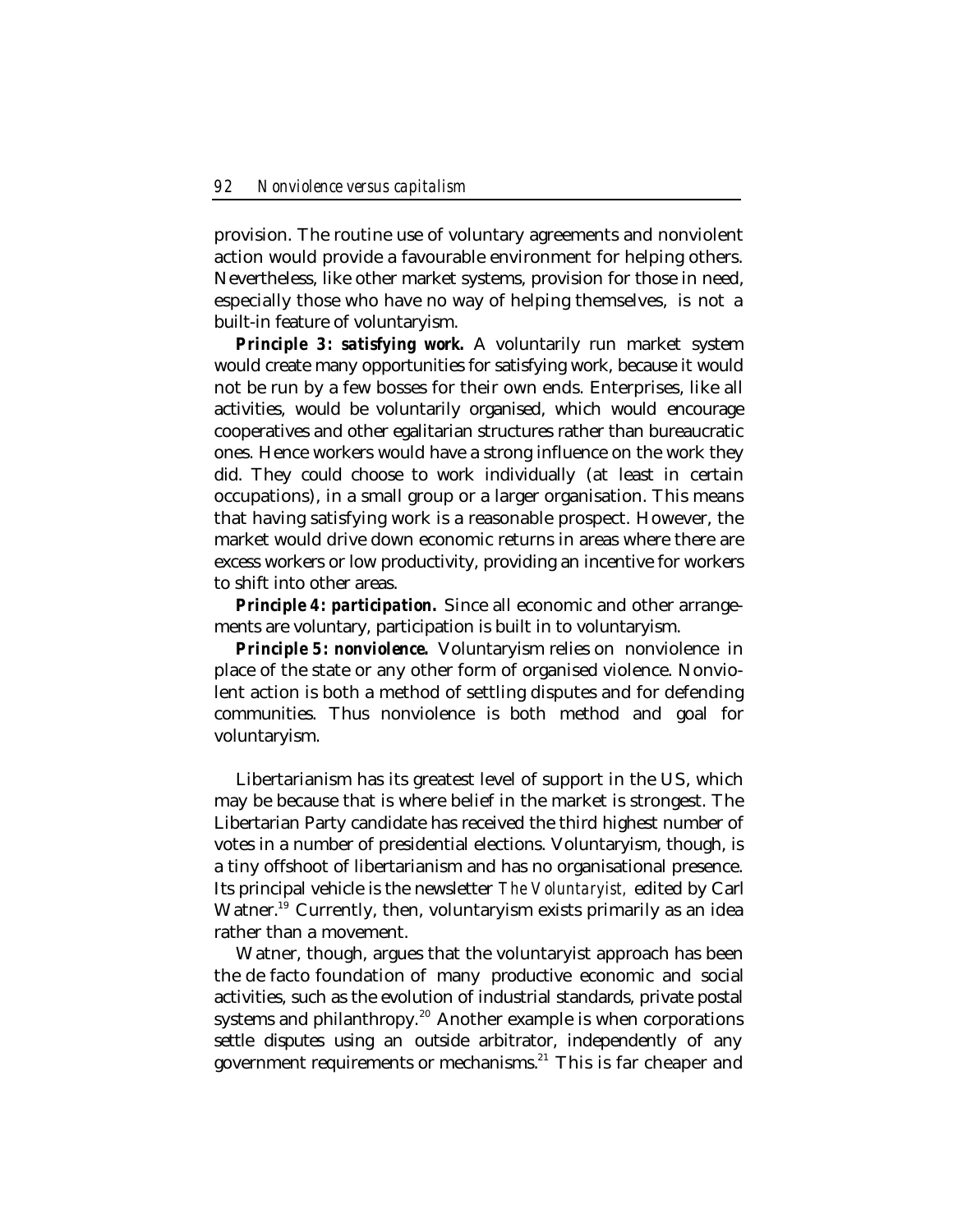quicker than fighting through the courts. Any corporation that refuses the arbitrator's decision would lose credibility for any future arbitration, which provides a strong check on bad faith.

 Watner argues that when activities are organised cooperatively, without government regulation, things usually work far more efficiently. It is when government steps in, with laws and regulations, that problems arise, including higher costs, unfair dealings and monopolies. While arbitration can be done entirely on a voluntary basis, often the state steps in to regulate the procedure, providing legal penalties for noncompliance. This can be taken to be an example of capitalism either crushing or coopting alternatives, as described in chapter 3, with the qualification that capitalism in this case means "state-regulated monopoly capitalism" or "actually existing capitalism."

The sort of capitalism supported by voluntaryists is indeed quite different from actually existing capitalism. With no state to defend private property, it would mean that large accumulations of capital would be impossible to sustain unless others respected them. For example, workers in an enterprise would have to reach agreement about entitlements to wages and equity in capital. The full implications of the voluntaryist picture remain to be worked out, but it is quite possible that large corporations of the present sort would be unsustainable, because they would not have state power to protect their far-flung operations if workers or consumers decided exploitation was occurring and withdrew cooperation or used direct action to push for changes. Furthermore, corporate owners and managers would have a hard time exercising dictatorial power since workers could withdraw to form separate companies or just refuse to accept directives. The upshot might well be a proliferation of much smaller enterprises, many of them self-managed internally, held together by networks and systems of agreement, themselves managed by enterprises that had built up high levels of trust. Just as an arbitrator who makes fair-minded decisions is more likely to be called on again, all sorts of "brokerage agents"—the necessary go-betweens in an efficient market—would have a strong incentive to be fair and be seen to be fair. This occurs already in areas such as judging or umpiring for sporting events. All participants have an interest in having fair judges, and those who are perceived as talented and fair will be given greater responsibilities.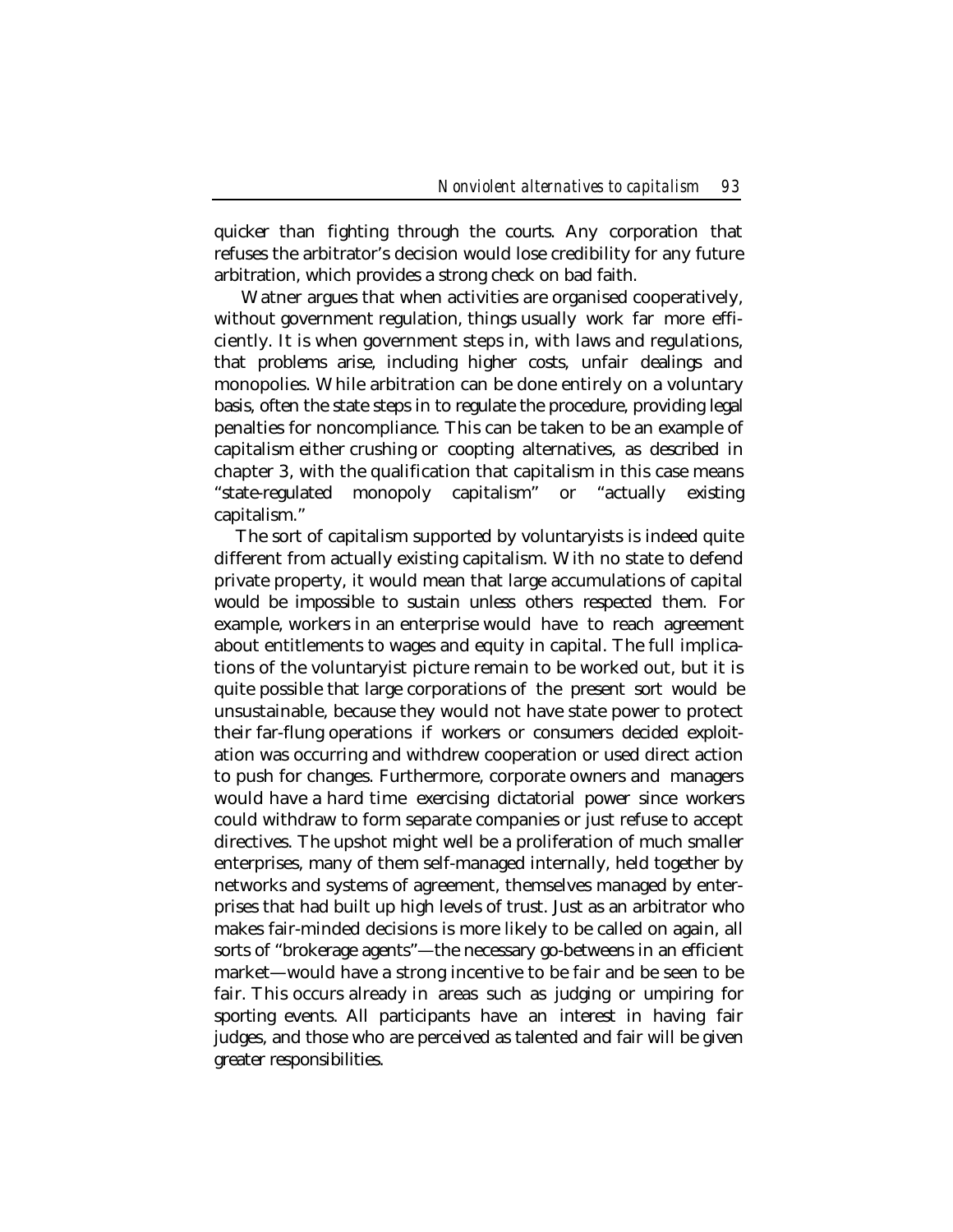Although the law might appear to be the source of order in communities, in many instances it is unimportant to the way people behave. Robert C. Ellickson, in a study of neighbourly dispute resolution in a ranching area in California, showed that local people use informal methods in accordance with local norms, even when those norms conflict with the law.<sup>22</sup> Voluntaryism thus has some basis in everyday behaviour.

As a strategy against capitalism, voluntaryism has the advantage that it accepts the market—which is what capitalism's defenders portray capitalism as being—while rejecting the power of the state. Voluntaryism thus highlights the violence that underpins capitalism. Voluntaryism builds on historical and current experiences of voluntary agreements, a process that can be expanded in small ways in all sorts of areas.

Voluntaryism, in its full-blown form involving total noncooperation with the state, is difficult for most people to follow, especially tax refusal, which is not easily possible in most occupations. Most people rely on or accept state-based services or impositions at least part of the time. If voluntaryism is to gain a wider appeal, then partial adherence to its principles would become common, as is the case with sarvodaya and anarchism, where supporters "live the alternative" to varying degrees depending on their circumstances.

A bigger problem is how voluntaryism can widen its appeal. Should some sort of a movement be built? How should it be structured? (Naturally, it would be a voluntary arrangement.) Are there campaigns to be undertaken? What should be the targets?

Voluntaryism has the greatest natural affinity to libertarianism, but has attracted only a small following by comparison. Is there scope for links with other social movements such as environmentalism and feminism? It is interesting to note that along with liberal feminism, socialist feminism and radical feminism, one of the lesser but still significant strands of feminism is anarcha-feminism, a synergy of anarchism and feminism. But there is, as yet, no voluntaryist feminism. Is it a possibility? And are there similar possibilities for other movements? If voluntaryism is to become a powerful vision for an economic future, and a basis for organising, then these are among the questions worth exploring.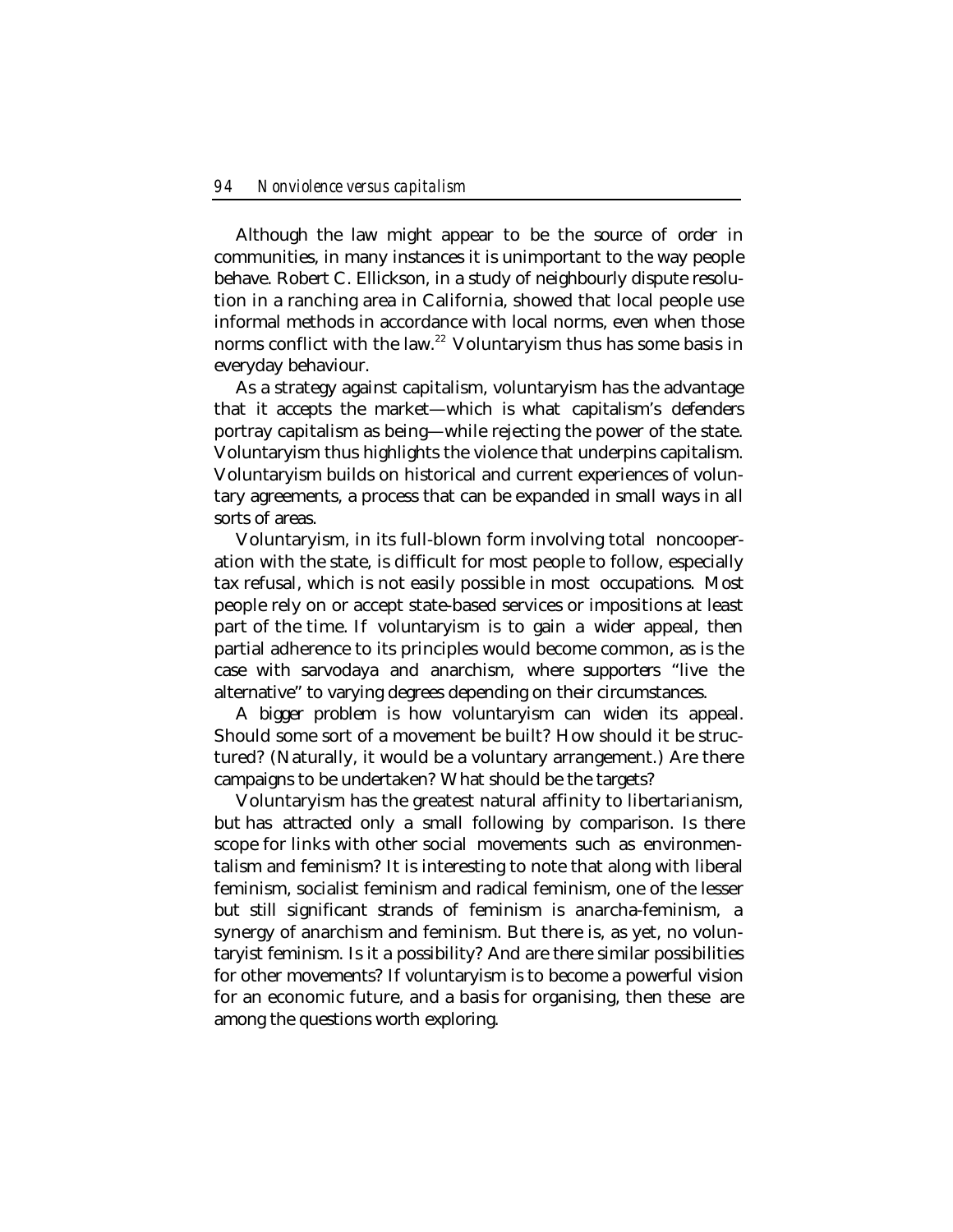# **Demarchy**

Representative government is based on election of government officials who then make decisions that citizens must obey. The power of the state is used to enforce decisions. This system of rule is commonly called democracy, but at best it is indirect democracy, since citizens do not make political decisions themselves but only occasionally get to vote for representatives. Furthermore, the representatives are not bound by their election promises or by majority views in the electorate. Representative government might be said to give the illusion of popular control while ceding most power to elites, both those who are elected (politicians) and those who are not  $($ corporate executives, government bureaucrats). $^{23}$  Representative government thus is an ideal accompaniment for capitalism, giving maximum legitimacy with minimal direct citizen control.

In contrast, direct democracy or participatory democracy is when people make decisions themselves. Self-management is basically another word for direct democracy.

One of the dilemmas of direct democracy is how to maximise participation without using up everyone's time. One method is the electronic referendum, in which an entire electorate votes immediately on a measure after a television debate. But even here participation is attenuated, since few people can actually join the discussion, much less help formulate the referendum proposal.

The anarchist solution is delegates and federations. However, those who are not delegates are not directly involved in higher-level discussions. The possible danger is that delegates gain excess power through their positions, and use this power to cement the resulting inequality.

Demarchy<sup>24</sup> is built around a different solution to direct democracy's participation dilemma. It is based around random selection and separation of functions. Imagine a community of some thousands or tens of thousands of people. Instead of there being a single decision-making body—an elected council, for example—there would be dozens of groups, each one dealing with just a single function, such as transport, land, harvests, manufacturing, education, arts, water, building, health and so forth. Each group would be made up of perhaps a dozen individuals chosen randomly from volunteers for that group. The groups would make decisions about their particular area.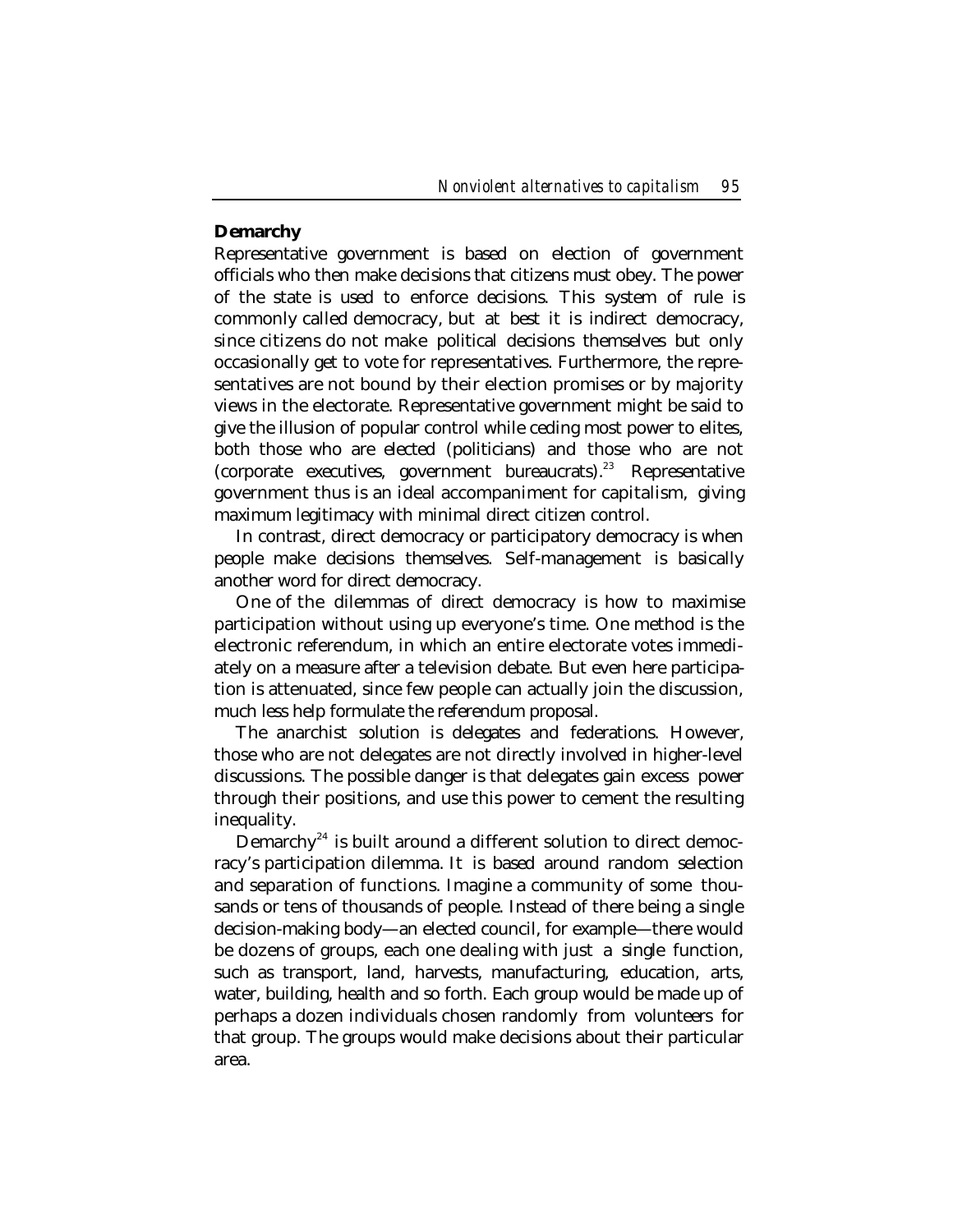Thus, rather than everyone being involved in every decision—a sure prescription for overload with direct democracy, or for concentration of power with representative government—every volunteer has an equal chance of being selected for groups of their choice. Everyone would still have full opportunity to lobby, write letters to newspapers, give testimony to groups and in various other ways be involved in debating the issues.

In demarchy, there is no state and no bureaucracies. All decision making and implementation is handled by the functional groups.

Some current systems of local government, such as town meetings in part of the US and municipalities in Norway, achieve high levels of citizen participation and government responsiveness to people's needs.<sup>25</sup> Demarchy builds on the advantages of this scale of decision making through random selection of decision makers and separation of functions, both of which reduce opportunities for a few individuals to entrench themselves in powerful and lucrative positions.

The advantage of random selection is that no one, however eloquent, devious or talented, is guaranteed a decision-making role. Furthermore, no one who is selected has a mandate. After all, they were selected by chance. So terms of office would be limited, with a staggering of the random selections to provide continuity.

So far demarchy is a model for a political alternative. It can be extended to economics in various ways. Functional groups responsible for economic matters, such as industry and agriculture, could contract work to bidders, which could be conventional enterprises or cooperatives. There could be functional groups that make decisions about land, for example requiring a rent for various uses or non-uses of types of land. There could be functional groups regulating the money supply. The basic principle is that groups of randomly selected citizens would decide how the economy runs.

Demarchy is a challenge to capitalism in two major ways. First, since it dispenses with the state, there is no military and hence no ultimate resort to organised violence to protect private property. Second, demarchy puts control over the operation of the economy directly in the hands of citizens.

*Principle 1: cooperation.* Demarchy relies heavily on trust in other citizens to make sensible decisions. Even those who are currently members of a functional group cannot be a member of *other* functional groups. This trust is bolstered by the process of random selec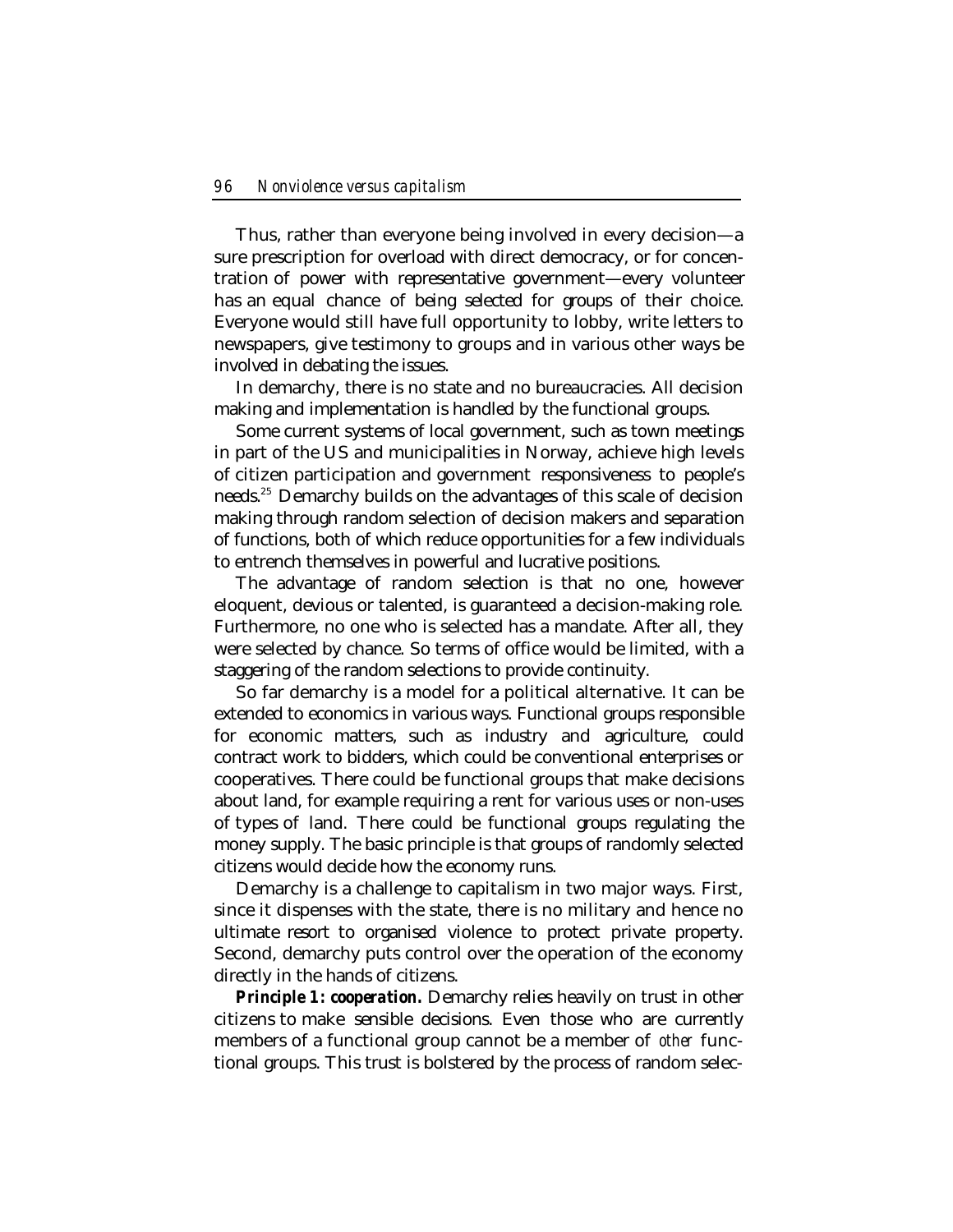tion and the limited terms of office, rather like the reasons why citizens put trust in the jury system for criminal justice: there is far less potential for bias and corruption than when a few individuals have much more power, whether judges or politicians.

The trust aspect of demarchy suggests that cooperation would be more prominent than competition in economic decision-making. Even if a market is used, it is a grassroots-citizen-controlled market.

*Principle 2: serving those in need.* Demarchy does not explicitly specify policies in relation to need. Indeed, it is useful to note that demarchy is a framework for decision making that does not specify the content of decisions made. However, all the evidence available suggests that citizen decision makers, who are typical of the community in most regards, are more likely to be sensitive to those in need than are elected representatives, who are for the most part wealthier, more articulate and more power-seeking than average citizens. Furthermore, those people who are most concerned about serving those in need would have a strong incentive to nominate themselves, and other sympathisers, for those functional groups that make the most relevant policies.

**Principle 3: satisfying work.** As in the case of serving those in need, demarchy does not specify the nature of work but provides a framework that is conducive to making work satisfaction a priority. Work satisfaction is a high priority for most workers and there would be a strong incentive for people interested in this to nominate for relevant groups.

*Principle 4: participation.* Demarchy does not guarantee anyone a formal decision-making position, but instead gives everyone an equal chance of being members of groups of their choice. In addition, anyone who wants to can join in public debate, give testimony to groups and protest against unpopular decisions. The level of participation in the groups can be made as high as a community desires, by having more groups. In reality, not everyone wants to be involved in decision-making tasks.

On some controversial issues, such as abortion and drugs, partisans will try to get as many supporters as possible to nominate for the relevant groups, to increase their odds of having greater numbers. But since groups hear testimony, study evidence and discuss the issues in depth, not just any supporter will do. To be an effective advocate of a position, a partisan would need a deep grasp of principles and a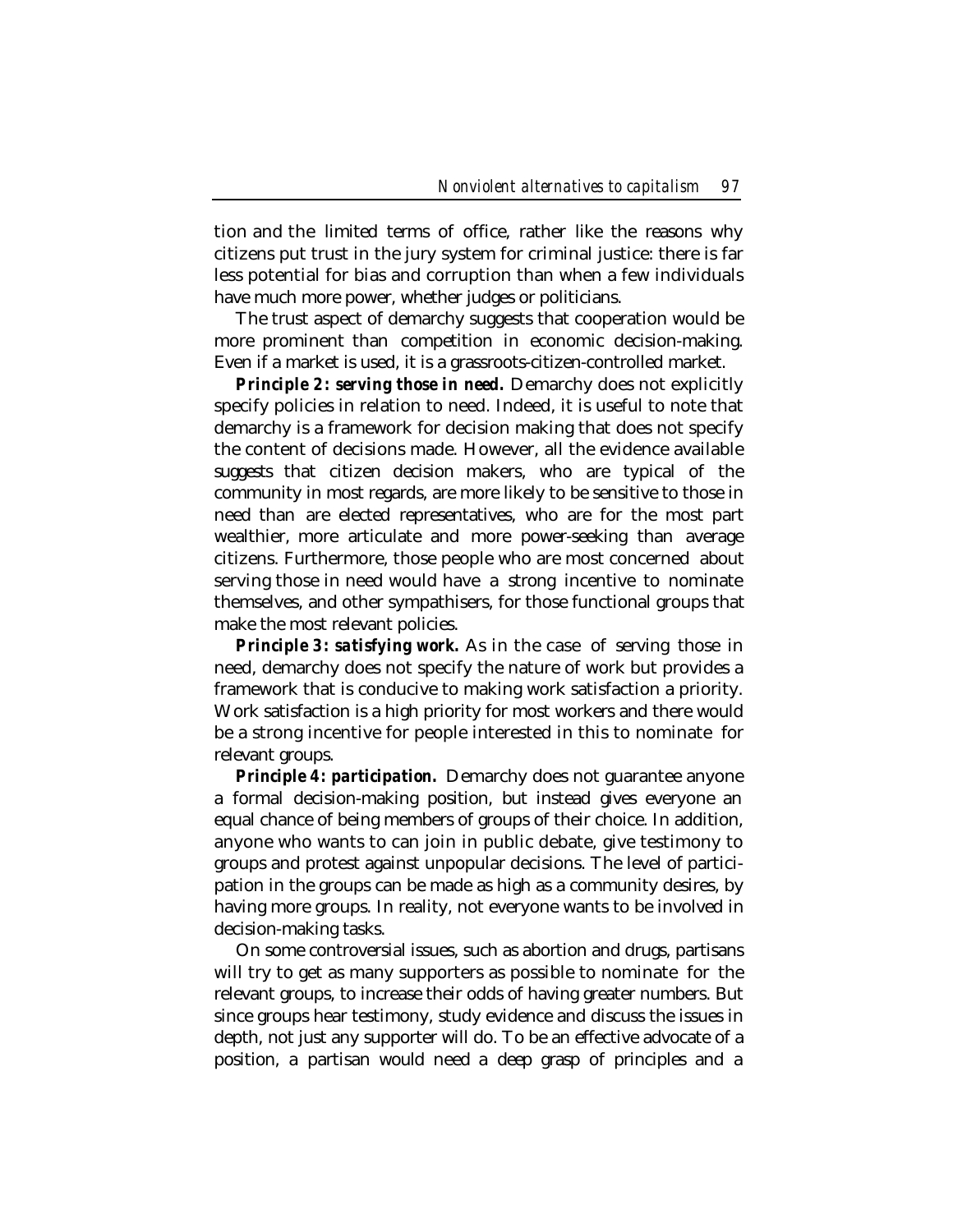sophisticated understanding of arguments. A superficial prejudice could readily break down in the face of new information and dialogue, including awareness that those with contrary views are sincere and well-meaning. Therefore, the process of mobilising supporters to nominate for groups in controversial areas would have to be one promoting genuine understanding. This would be, in essence, a participatory process of community education, quite a contrast to the usual dynamic of advertising, lobbying and getting the numbers, with the aim of winning rather than educating.

*Principle 5: nonviolence.* Since there is no state in demarchy, the only way for the community to defend itself would be through direct citizen struggle, whether armed or nonviolent. With no state, demarchic groups have no means for enforcing their decisions, instead relying on argument and public trust: if there were such a means, it would be the equivalent of military forces. So the only really self-consistent foundation for demarchy is nonviolent action.

Historically, the closest thing to demarchy in practice was democracy in ancient Athens.<sup>26</sup> The Athenians used random selection for most public offices, typically selecting 10 individuals, one from each of the ten tribes, for a term of just one year. While any citizen could attend the assembly, much business was carried out in the council whose members were selected randomly. The Athenian system worked well for hundreds of years. It gave priority to participation over competence, and with multiple occupants of public offices, there were enough competent people to make the system work. Ancient Athens was far from an ideal participatory democracy, especially given that women, slaves and foreigners were excluded from decision-making, but it does show that random selection can serve as the foundation for a participatory society.

Since the 1970s, there have been a number of experiments with decision making by groups of randomly selected citizens, especially in Germany, the US and Britain.<sup>27</sup> Groups have been drawn together to look at challenging and contentious policy issues such as energy scenarios, town planning, transport options and dealing with mental illness. A typical "policy jury" or "planning cell" involves 10 to 25 people meeting for three to five days, hearing testimony from experts and partisans, discussing options and making recommendations. These experiments have been remarkably successful in showing the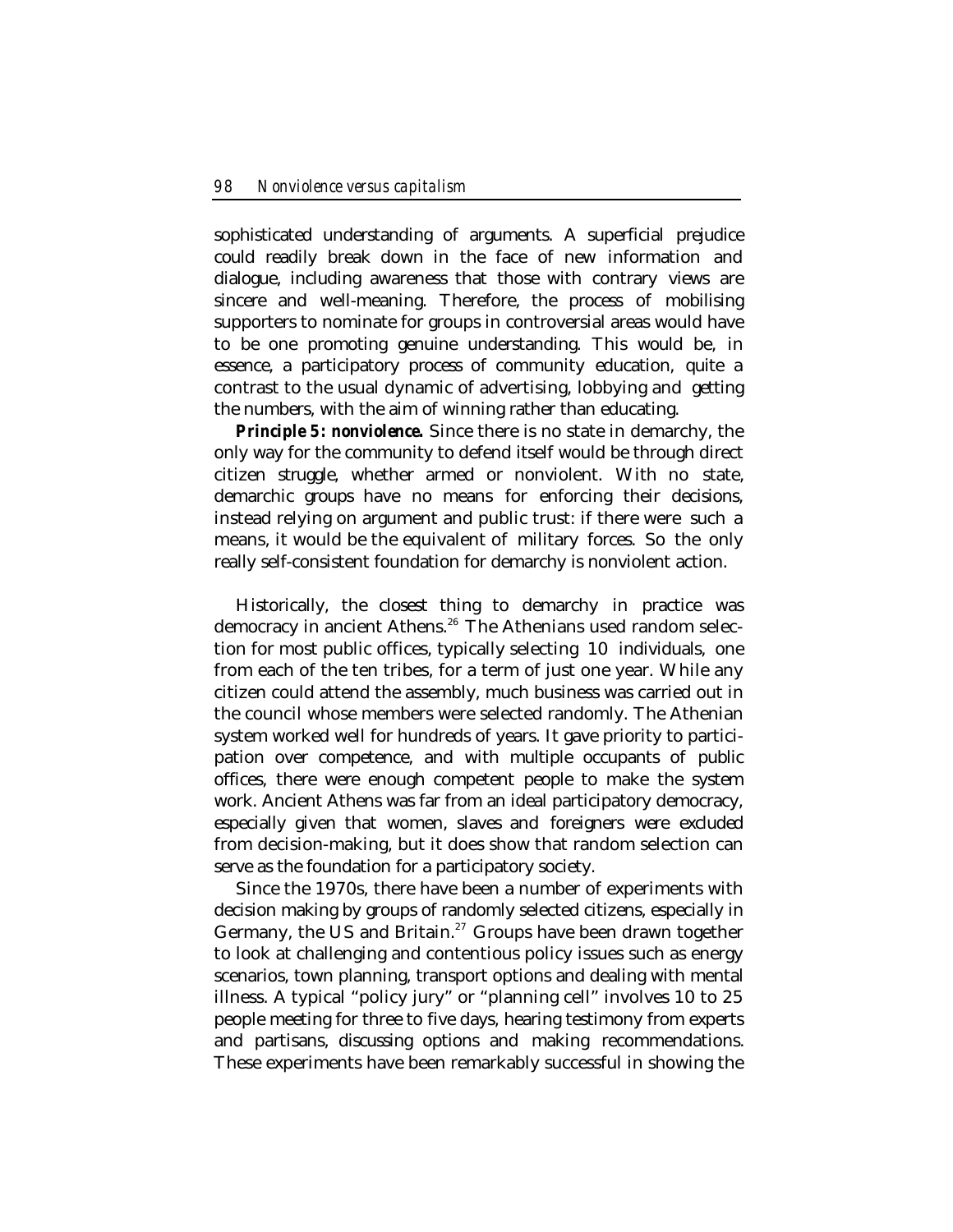power of participation. The randomly selected group members, many of whom had no prior knowledge of the topic nor much confidence in their ability to contribute, soon became enthusiastic participants. Most have reported very favourably on the experience, while the groups have usually come up with recommendations that seem sensible to others. What these experiments show is that making ordinary citizens into decision makers in today's world is a viable option. This provides strong support for key aspects of demarchy.

However, there are only a few people exploring demarchy and not even the beginning of a social movement to promote this as an alternative. So demarchy for the moment is primarily an idea. Furthermore, it requires much more theoretical development, especially in its economic dimensions.

Demarchy's greatest strength is its model of participation that does not give anyone a formal position of influence, no matter how brilliant, ambitious or ruthless. Whereas a village leader in sarvodaya or a high-level delegate in a federation of self-managing groups can use talent or influence to gain a significant position, this is not possible in demarchy, which is functionally decentralised.

A major weakness of demarchy is that it is difficult to turn it into a strategy for change. Unlike consensus or voting, which can be used with small groups, random selection and functional groups only come into their own in larger groups. This is not an overwhelming obstacle, though, since a local community or a large organisation could decide to try it, but it does mean that considerable effort is needed to build support. Another difficulty is that leaders of challenger groups, such as women's, environmental and peace groups, may not be supportive. After all, they would not be guaranteed a special role when decision makers are chosen randomly.

# **Comments on alternatives**

Sarvodaya, anarchism, voluntaryism and demarchy are four possible alternatives to capitalism that are compatible with nonviolence both as a means and an end. There are other possible nonviolent alternatives, and no doubt further ones will be developed in the future. The point of describing these four is to show how alternatives can be assessed using a set of principles.

It is noteworthy that in each of the four models, the economic alternative is closely linked with a political alternative. In sarvodaya,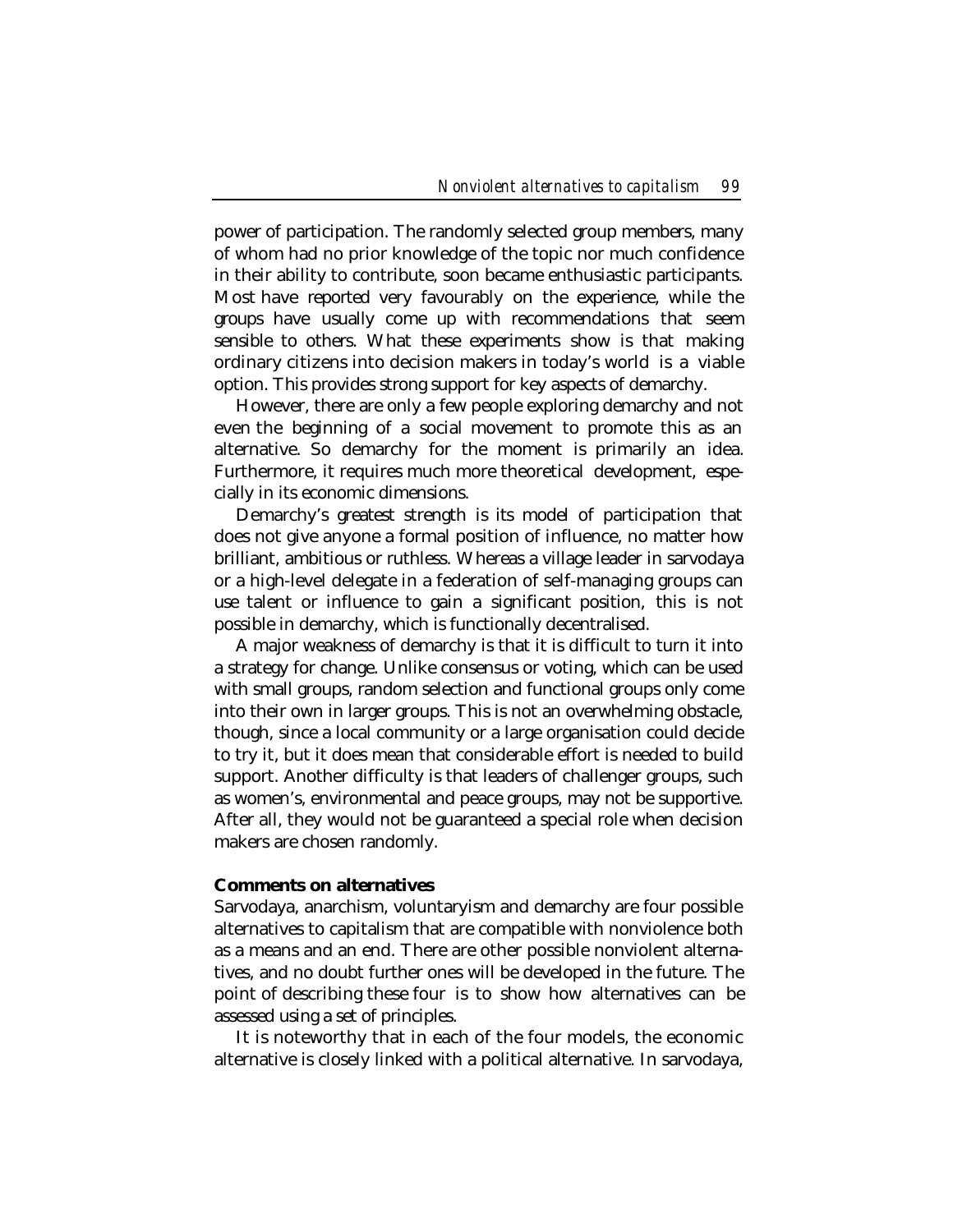economic self-reliance is linked with village democracy. In anarchism, self-management systems are used in both economic and political domains. In voluntaryism, the political realm seems part of the process of voluntary agreements. In demarchy, random selection and functional groups are used in all spheres. Partly this reflects the rather arbitrary distinction between economics and politics, which always interact. In any case, it suggests that the process of seeking an alternative to capitalism should be tied to the process of seeking alternative decision-making systems, both in the corporate sphere (including in organisations) and in the sphere of governance.

One value in looking at alternatives is to give guidance for strategy. For a nonviolence strategy against capitalism, it is quite sufficient for most purposes to use nonviolent action and foster grassroots empowerment. That is very likely to move things in a useful direction. But at some point, it is necessary to look at social arrangements: the way society is and could be organised. More than looking at social arrangements, it is essential to experiment with them. It takes an enormous amount of trial and error to get the capitalist market working moderately well, and even then there are periodic crashes. Similarly, elections require a lot of social preparation, including education, rules, agreements, expectations and the like. The same sort of trial and error will certainly be needed to make any nonviolent alternative to capitalism work decently. A rigid plan is not appropriate, but general principles and some ideas for alternative arrangements can be helpful. To use nonviolent action simply as a technique, without some connection to creating different social arrangements, is a prescription for reform without any change in the basic system.

Examining alternatives gives some idea of goals for a consistently nonviolent challenge to capitalism. And because, in a nonviolence strategy, means need to be consistent with ends, this also gives guidance about suitable strategies, the topic of the remaining chapters.

## **Notes**

1 Kunal Roy Chowdhuri, "Gandhi's theory of sarvodaya socialism," *Gandhi Marg,* Vol. 15, No. 1, April-June 1993, pp. 62-77; Amritananda Das, *Foundations of Gandhian Economics* (Bombay: Allied, 1979); Romesh Diwan, "Income distribution theories and Gandhian economics,"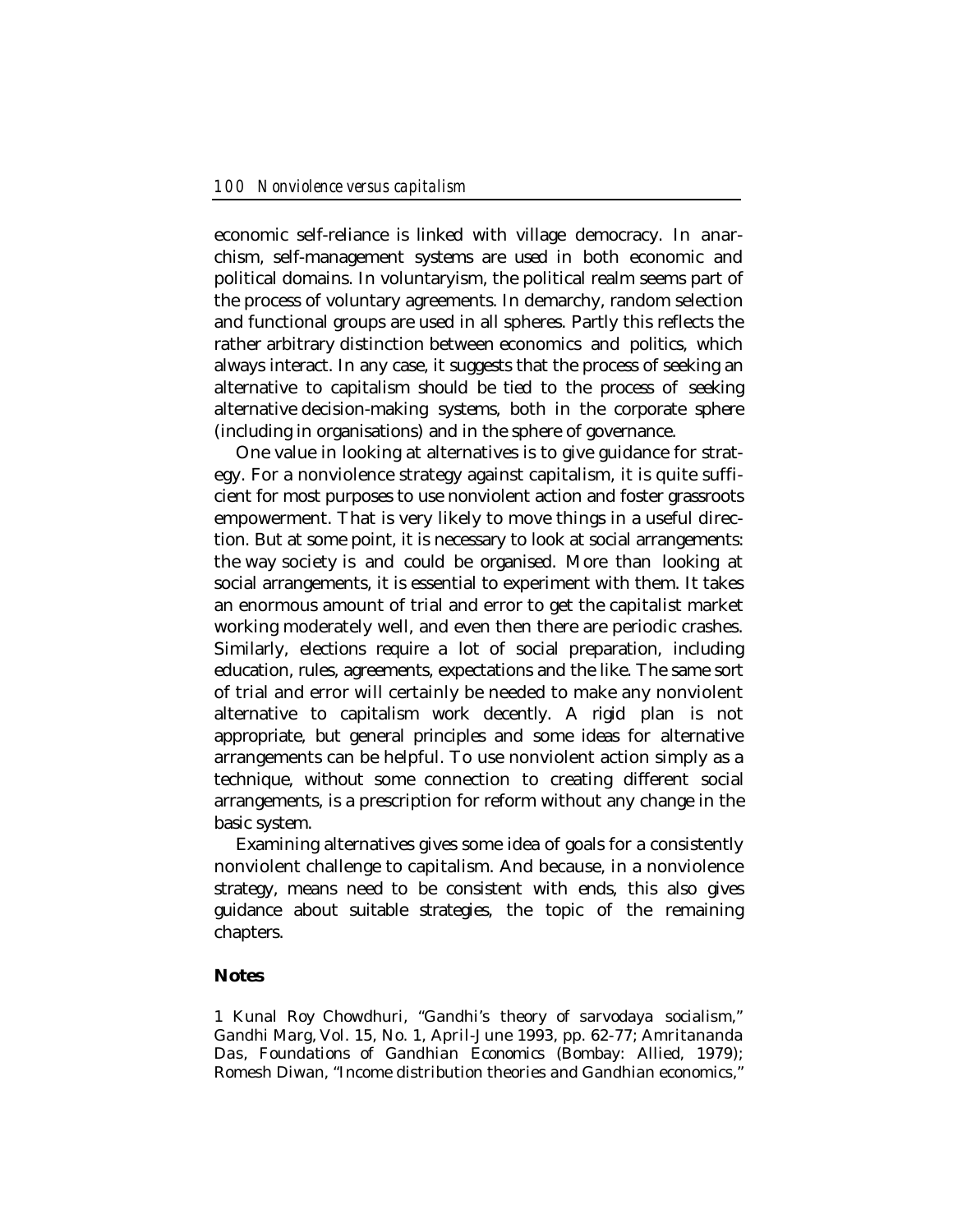*Gandhi Marg,* Vol. 6, No. 10, January 1985, pp. 707-720; Romesh Diwan and Mark Lutz (eds.) *Essays in Gandhian Economics* (New Delhi: Gandhi Peace Foundation, 1985); J. C. Kumarappa, *Swaraj for the Masses* (Bombay: Hind Kitabs, 1948); J. C. Kumarappa, *Economy of Permanence: A Quest for a Social Order Based on Non-Violence* (Rajghat, Kashi.: Akhil Bharat Sarva-Seva-Sangh-Publications, 1958, 4th edition); Jai Narain, *Economic Thought of Mahatma Gandhi* (New Delhi: Sehgal, 1992); J. D. Sethi, "Gandhian philosophy and theory of international trade," *Gandhi Marg,* Vol. 11, No. 3, October-December 1989, pp. 303- 326; Rama Shankar Singh, "Elements in Gandhian economics," *Gandhi Marg,* Vol. 12, No. 4, January-March 1991, pp. 454-466.

2 Quoted in Chowdhuri, pp. 66-67.

3 Romesh Diwan and Sushila Gidwani, "Elements in Gandhian economics," *Gandhi Marg,* Vol. 1, No. 5, August 1979, pp. 248-258, reprinted in Diwan and Lutz, pp. 54-65.

4 Detlef Kantowsky, *Sarvodaya: The Other Development* (New Delhi: Vikas, 1980). The movements in India and Sri Lanka are different in a number of respects but are grouped here for convenience.

5 On anarchism, see for example Daniel Guérin, *Anarchism: From Theory to Practice* (New York: Monthly Review Press, 1970).

6 See chapter 7.

7 Ken Smith, *Free is Cheaper* (Gloucester: John Ball Press, 1988), presents a case for free distribution, though not from an anarchist starting point.

8 This is the model of collectivist anarchism. An alternative model is free-market individualist anarchism, which accepts private property. Voluntaryism, discussed later, falls in this latter tradition.

9 See Guérin, op. cit.; Michael Raptis, *Revolution and Counter-Revolution in Chile: A Dossier on Workers' Participation in the Revolutionary Process* (London: Allison & Busby, 1974).

10 George Melnyk, *The Search for Community: From Utopia to a Cooperative Society* (Montreal: Black Rose Books, 1985); Jenny Thornley, *Workers' Co-operatives: Jobs and Dreams* (London: Heinemann, 1981). For a critique of cooperative practice, see Charles Landry, David Morley, Russell Southwood and Patrick Wright, *What a Way to Run a Railroad: An Analysis of Radical Failure* (London: Comedia, 1985).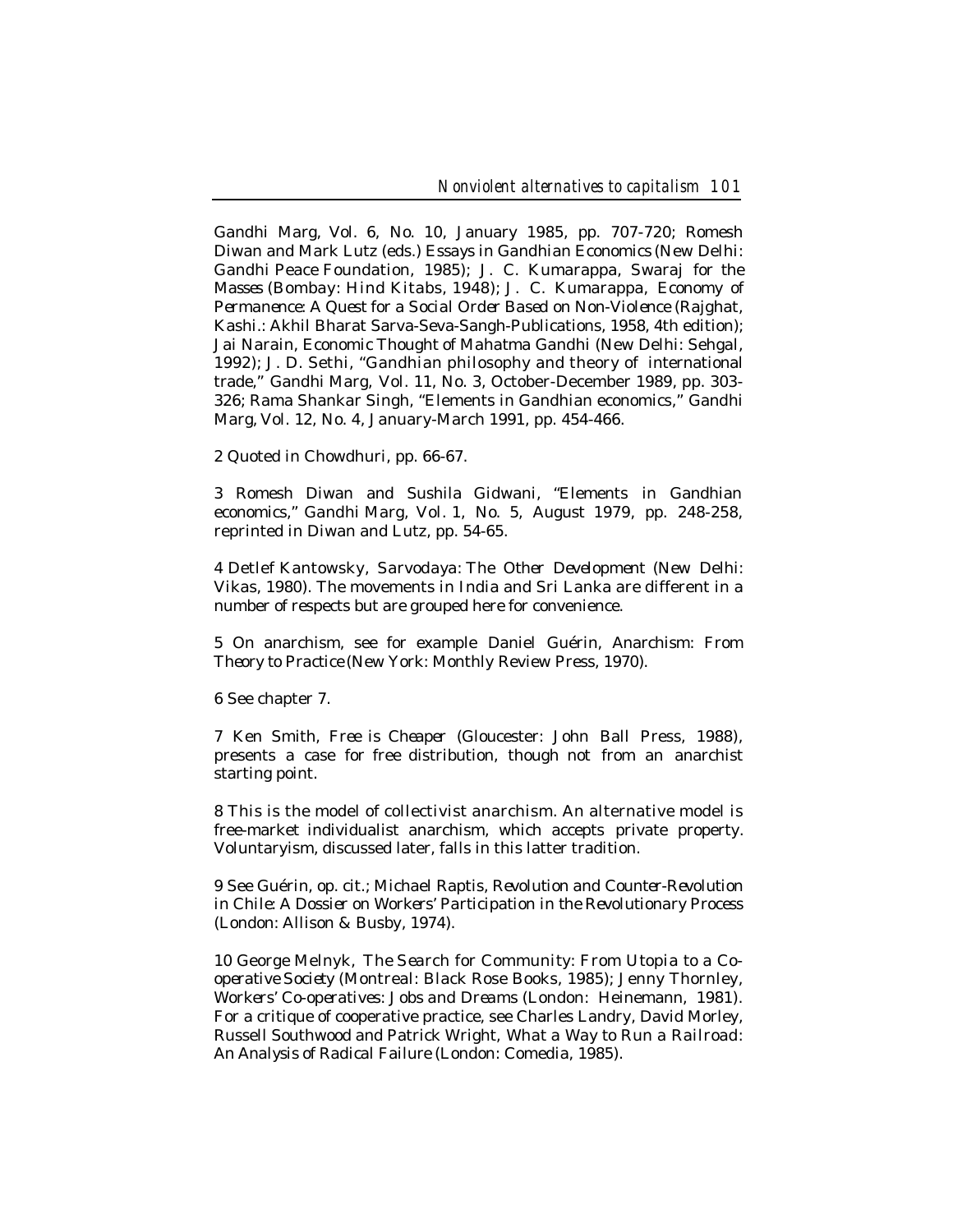11 Ken Coates, *Work-ins, Sit-ins and Industrial Democracy: The Implications of Factory Occupations in Great Britain in the Early 'Seventies* (Nottingham: Spokesman, 1981).

12 Colin Ward, *Anarchy in Action* (London: Freedom Press, 1982).

13 Allen Graubard, *Free the Children: Radical Reform and the Free School Movement* (New York: Random House, 1972); John Holt, *Instead of Education: Ways to Help People Do Things Better* (Harmondsworth: Penguin, 1977); Jonathan Kozol, *Free Schools* (Boston: Houghton Mifflin, 1972); Joel Spring, *A Primer of Libertarian Education* (Montreal: Black Rose Books, 1975).

14 John F. C. Turner, *Housing by People: Towards Autonomy in Building Environments* (New York: Pantheon, 1977).

15 This point is developed in Brian Martin, "Eliminating state crime by abolishing the state," in Jeffrey Ian Ross (ed.), *Controlling State Crime: An Introduction* (New York: Garland, 1995), pp. 389-417,

16 "Statement of purpose," *The Voluntaryist,* No. 1, October 1982, p. 1. See also Carl Watner, "What we believe and why," *The Voluntaryist,* No. 57, August 1992, pp. 1, 7.

17 Voluntaryists can also draw links with a number of prior thinkers, such as the Stoics of ancient Greece. See Carl Watner, "Thinkers and groups of individuals who have contributed significant ideas or major written materials to the radical libertarian tradition," *The Voluntaryist,* No. 25, April 1987, pp. 1, 7.

18 Carl Watner, "The fundamentals of voluntaryism," *The Voluntaryist,* No. 40, October 1989, pp. 1, 3.

19 *The Voluntaryist,* PO Box 1275, Gramling SC 29348, USA. See also Carl Watner (ed.), *I Must Speak Out: The Best of* The Voluntaryist *1982- 1999* (San Francisco: Fox & Wilkes, 1999), in which most of the articles cited here are reproduced.

20 Carl Watner, "Voluntaryism and the evolution of industrial standards," *The Voluntaryist,* No. 52, October 1991, pp. 1, 4-7; Carl Watner, "The most generous nation on earth: voluntaryism and American philanthropy," *The Voluntaryist,* No. 61, April 1993, pp. 1, 3- 7; Carl Watner, "'Plunderers of the public revenue': voluntaryism and the mails," *The Voluntaryist,* No. 76, October 1995, pp. 1-7.